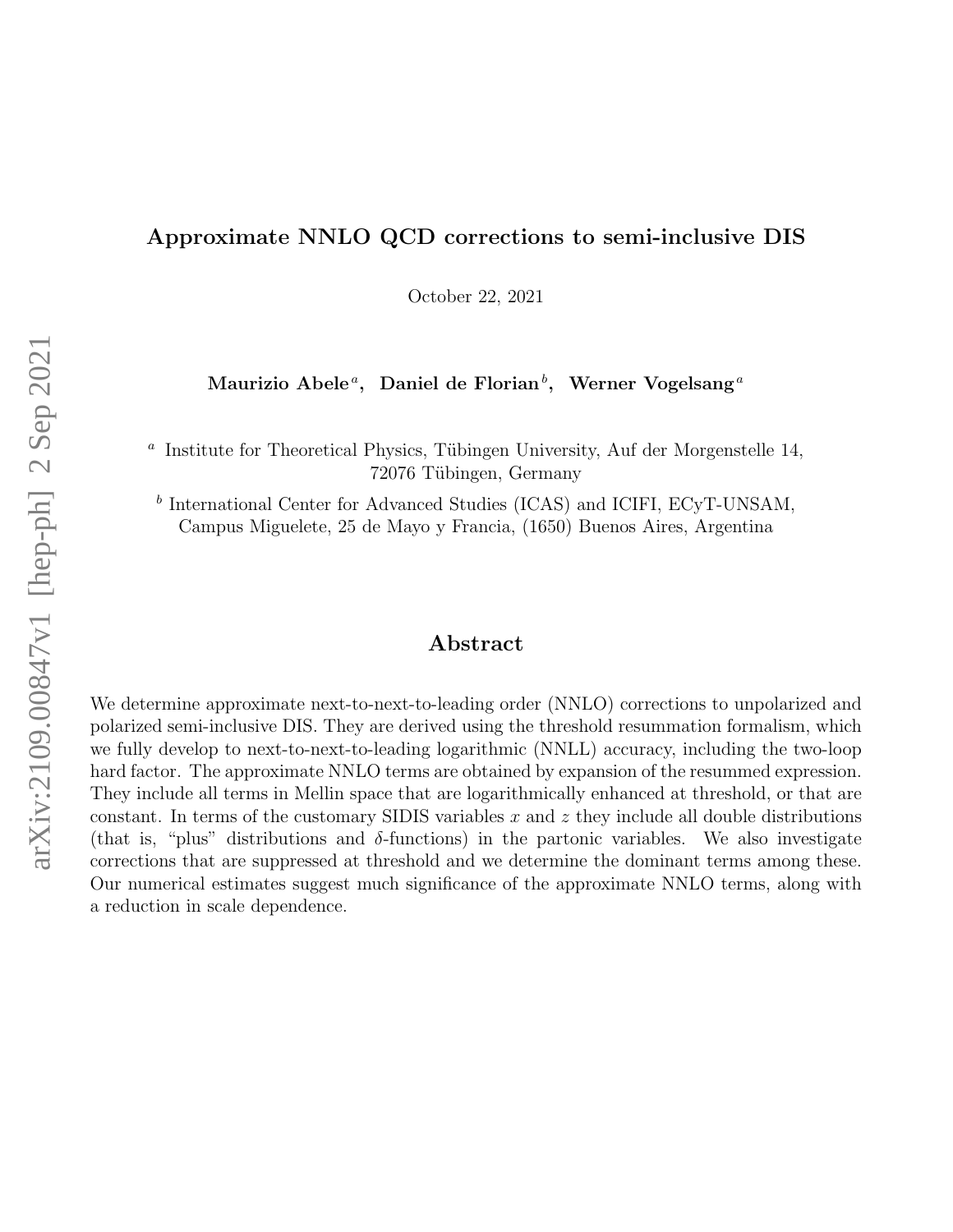# 1 Introduction

Data taken in the semi-inclusive deep-inelastic scattering (SIDIS) process  $\ell p \to \ell h X$  offer powerful insights into QCD and hadronic structure. Among their main uses are extractions of fragmentation functions  $[1–5]$  $[1–5]$ , (polarized) parton distributions  $[6, 7]$  $[6, 7]$ , or even combinations thereof  $[8, 9]$  $[8, 9]$ .

Today, modern "global" analyses of parton distributions are customarily carried out at nextto-next-to-leading order (NNLO) accuracy of QCD perturbation theory. Although SIDIS might in principle offer important complementary information on, for example, the flavor structure of the sea quarks, the analyses usually do not include information from SIDIS. One reason for this is the fact that the NNLO partonic hard-scattering functions for SIDIS are not yet available (a few first steps toward their calculation have been taken in  $[10-12]$  $[10-12]$ , so that computations of the SIDIS cross section are currently restricted to next-to-leading order (NLO).

The Electron Ion Collider (EIC) is now firmly on its path toward construction [\[13\]](#page-24-8). The past few years have seen tremendous progress on the development of the theoretical framework for describing reactions relevant at the EIC. Further improvements will likely occur in the near term. Ideally, by the time the EIC will turn on, it would be hoped that the precision of theoretical calculations should be on par with what has by now been achieved for the LHC, with NNLO corrections available for many observables, and extractions of parton distributions and fragmentation functions routinely at NNLO using numerically efficient tools. As part of this, it is expected that also full calculations of the NNLO corrections to SIDIS will become available at some point. Until this is the case, it is useful to provide accurate approximations of the NNLO corrections for SIDIS. This is the main goal of this paper. The results we obtain may be used to carry out analyses of parton distributions and/or fragmentation functions using SIDIS data at (approximate) NNLO already now.

The strategy we will follow to derive approximate NNLO corrections to SIDIS is to use QCD threshold resummation. The partonic SIDIS process is characterized by two "scaling" variables,  $\hat{x} = -q^2/2p \cdot q \equiv Q^2/2p \cdot q$  and  $\hat{z} = p \cdot p_c/p \cdot q$ , with  $q, p, p_c$  the momenta of the virtual photon, the incoming parton, and the fragmenting parton, respectively. When  $\hat{x}$  and  $\hat{z}$  get close to 1, the partonic hard-scattering functions develop large double-logarithmic terms. These logarithms arise since large  $\hat{x}, \hat{z}$  corresponds to scattering near a phase space boundary, where real-gluon emission is suppressed. At the kth order of perturbation theory, the SIDIS quark hard-scattering function contains terms of the form  $\alpha_s^k \delta(1-\hat{x}) \left( \frac{\ln^m(1-\hat{z})}{1-\hat{z}} \right)$  $1-\hat{z}$  $\setminus$  $\int_0^{\pi} \frac{\alpha_s^k \delta(1-\hat{z}) \left( \frac{\ln^m(1-\hat{x})}{1-\hat{x}} \right)}$  $1-\hat{x}$  $\setminus$ <sup>+</sup>, with  $m ≤ 2k - 1$ , or "mixed" terms  $\alpha_s^k\left(\frac{\ln^m(1-\hat{x})}{1-\hat{x}}\right)$  $1-\hat{x}$  $\setminus$  $^{+}$  $\int \frac{\ln^n(1-\hat{z})}{\hat{z}}$  $1-\hat{z}$  $\setminus$ with  $m + n \leq 2k - 2$ . Here the subscript "+" indicates the usual distribution. Threshold resummation addresses these large logarithmic terms to all orders in the strong coupling. The resummation for the case of SIDIS was discussed in Refs. [\[14–](#page-24-9) [17\]](#page-24-10) to next-to-leading logarithm (NLL), which amounts to the cases  $m = 2k - 1, 2k - 2, 2k - 3$ and  $m + n = 2k - 2$ ,  $2k - 3$  above, respectively. To NLO, this reproduces all double distributions, but only the three leading towers of logarithms at NNLO and beyond.

In the present paper we take a significant step further and extend the work of [\[15,](#page-24-11) [16\]](#page-24-12) to nextto-next-to-leading logarithm (NNLL). The close correspondence of SIDIS with the Drell-Yan cross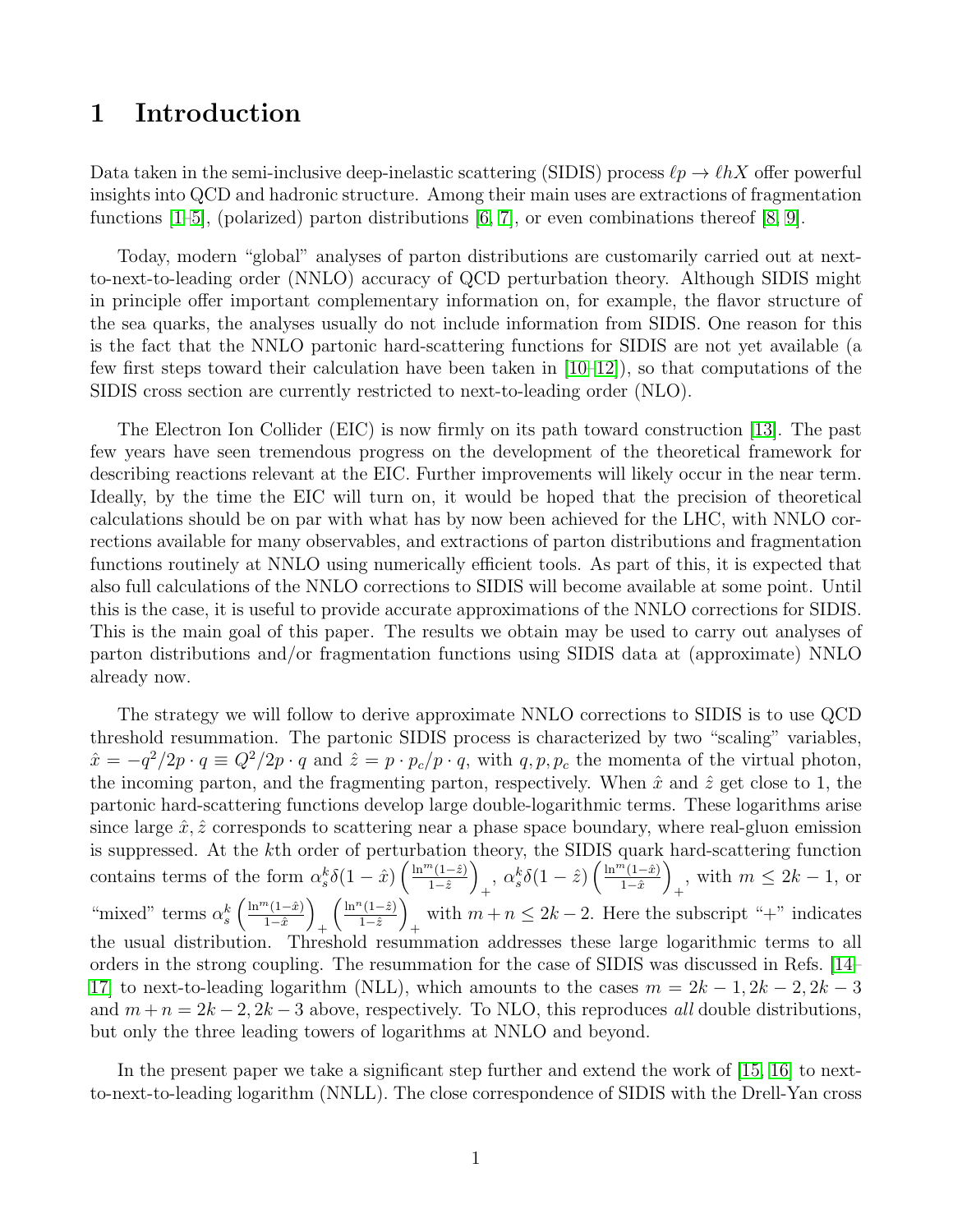section is particularly useful in this context [\[17\]](#page-24-10), and so is the close correspondence between the totally inclusive Drell-Yan cross section and the cross section differential in rapidity [\[15,](#page-24-11) [18,](#page-25-0) [19\]](#page-25-1). We use results available in the literature [\[20–](#page-25-2)[23\]](#page-25-3) to determine the two-loop hard virtual contribution to the resummed expression for SIDIS. The NNLL results may then be expanded to fixed order, NNLO. The main important new result of our paper is that we derive all double distributions in  $\hat{x}$ and  $\hat{z}$  in the NNLO SIDIS quark coefficient function. We further improve our results by deriving the dominant part of NNLO contributions that are suppressed near threshold. These terms are of the form  $\ln^{m}(1-\hat{x}) \ln^{n}(1-\hat{z})$ , with  $m+n=3$ . We also show that the NNLO contributions near threshold are the same for the spin-averaged and spin-dependent cases. This is indeed expected for the terms with + -distributions, since these terms are associated with emission of soft gluons which does not care about spin, but it extends even to the threshold-suppressed contributions that we derive.

Our results are readily suited for phenomenology for the SIDIS cross section and spin asymmetry at (nearly) NNLO. At the very least, they provide important benchmarks for future full calculations of SIDIS at NNLO.

Our paper is organized as follows: Section [2](#page-2-0) sets the stage by addressing the perturbative SIDIS cross section. In Sec. [3](#page-4-0) we determine the threshold resummation for SIDIS to NNLL. Special emphasis is put on the derivation of the hard factor at two loops. Section [4](#page-9-0) addresses the dominant threshold-suppressed contributions. Having determined all ingredients, we finally present the NNLO expansions in Sec. [5.](#page-12-0) Section [6](#page-15-0) rounds off the paper by presenting some basic phenomenological results at approximate NNLO.

### <span id="page-2-0"></span>2 Perturbative SIDIS cross section

We consider the semi-inclusive deep-inelastic scattering (SIDIS) process  $\ell(k) p(P) \to \ell'(k') h(P_h) X$ with the momentum transfer  $q = k - k'$ . It is described by the variables

<span id="page-2-1"></span>
$$
Q^{2} = -q^{2} = -(k - k')^{2},
$$
  
\n
$$
x = \frac{Q^{2}}{2P \cdot q},
$$
  
\n
$$
y = \frac{P \cdot q}{P \cdot k},
$$
  
\n
$$
z = \frac{P \cdot P_{h}}{P \cdot q}.
$$
  
\n(1)

We have  $Q^2 = xyz$ , with  $\sqrt{s}$  the center-of-mass (c.m.) energy for the incoming electron and proton. We may write the spin-averaged SIDIS cross section as (see, for example [\[15\]](#page-24-11))

<span id="page-2-2"></span>
$$
\frac{d^3\sigma^h}{dxdydz} = \frac{4\pi\alpha^2}{Q^2} \left[ \frac{1 + (1 - y)^2}{2y} \mathcal{F}_T^h(x, z, Q^2) + \frac{1 - y}{y} \mathcal{F}_L^h(x, z, Q^2) \right],\tag{2}
$$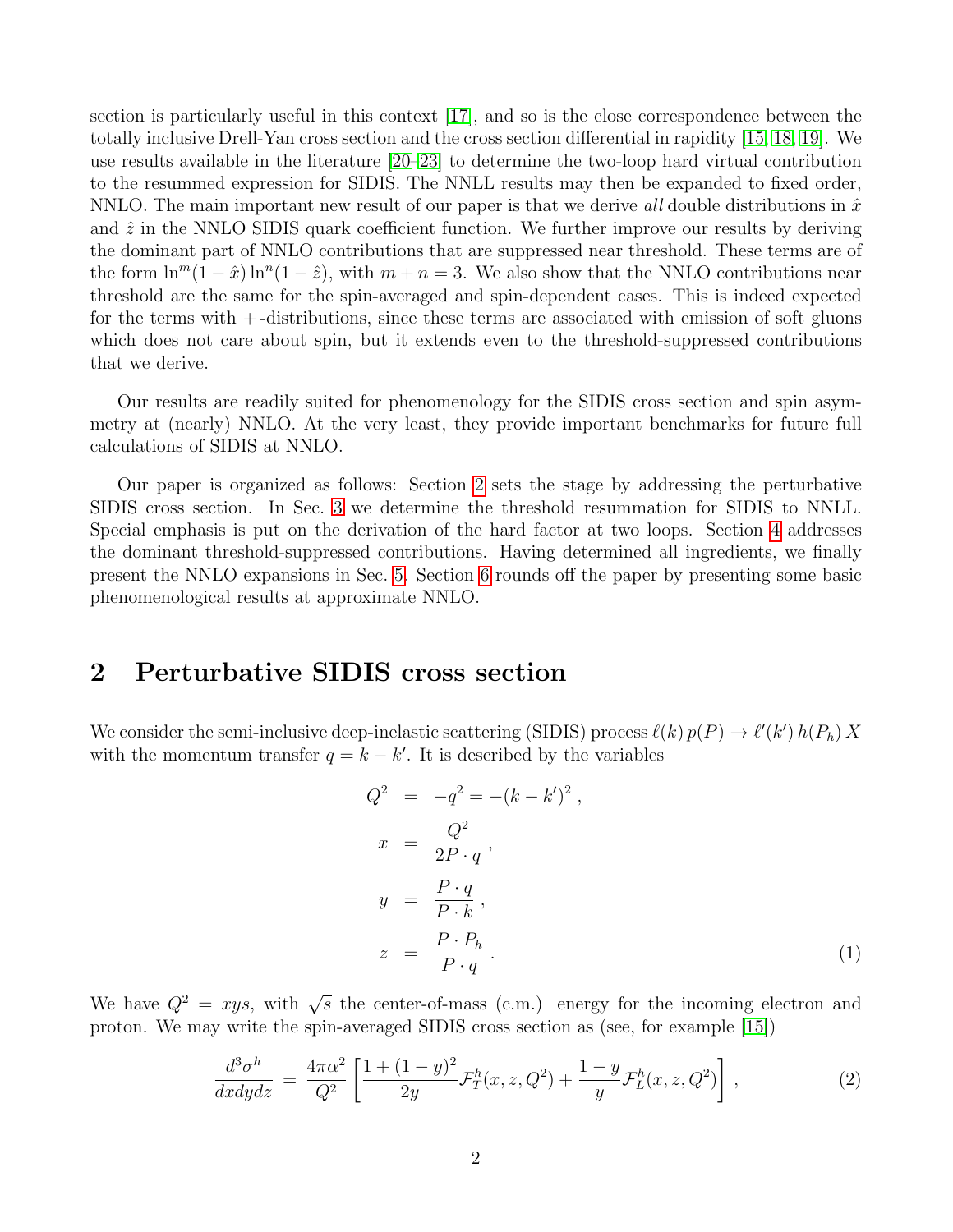where  $\alpha$  is the fine structure constant and  $\mathcal{F}_T^h \equiv 2F_1^h$  and  $\mathcal{F}_L^h \equiv F_L^h/x$  are the transverse and longitudinal structure functions. For collisions of longitudinally polarized leptons and protons we obtain the helicity-dependent cross section as

$$
\frac{1}{2} \left( \frac{d^3 \sigma_{++}^h}{dx dy dz} - \frac{d^3 \sigma_{+-}^h}{dx dy dz} \right) \ \equiv \ \frac{d^3 \Delta \sigma^h}{dx dy dz} = \frac{4\pi \alpha^2}{Q^2} \frac{1 - (1 - y)^2}{2y} \mathcal{G}_1^h(x, z, Q^2) \,, \tag{3}
$$

with  $\mathcal{G}_1^h = 2g_1^h$  in the more conventional notation of Ref. [\[24\]](#page-25-4). The subscripts in the first expression denote the helicities of the incoming lepton and proton.

Using factorization, the unpolarized structure functions may be written as

<span id="page-3-1"></span>
$$
\mathcal{F}_i^h(x, z, Q^2) = \sum_{f, f'} \int_x^1 \frac{d\hat{x}}{\hat{x}} \int_z^1 \frac{d\hat{z}}{\hat{z}} D_{f'}^h\left(\frac{z}{\hat{z}}, \mu_F\right) \omega_{f'f}^i\left(\hat{x}, \hat{z}, \alpha_s(\mu_R), \frac{\mu_R}{Q}, \frac{\mu_F}{Q}\right) f\left(\frac{x}{\hat{x}}, \mu_F\right), \tag{4}
$$

for  $i = T, L$ . Here  $f(\xi, \mu_F)$  is the distribution of parton  $f = q, \bar{q}, g$  in the nucleon at momentum fraction  $\xi$  and factorization scale  $\mu_F$ , while  $D_{f'}^h(\zeta,\mu_F)$  is the corresponding fragmentation function for parton  $f'$  going to the observed hadron<sup>†</sup> h. The functions  $\omega_{f'f}^i$  are the spin-averaged hardscattering coefficient functions. In the same way, we have in the spin-dependent case:

<span id="page-3-2"></span>
$$
\mathcal{G}_1^h(x,z,Q^2) = \sum_{f,f'} \int_x^1 \frac{d\hat{x}}{\hat{x}} \int_z^1 \frac{d\hat{z}}{\hat{z}} D_{f'}^h\left(\frac{z}{\hat{z}},\mu_F\right) \Delta\omega_{f'f}\left(\hat{x},\hat{z},\alpha_s(\mu_R),\frac{\mu_R}{Q},\frac{\mu_F}{Q}\right) \Delta f\left(\frac{x}{\hat{x}},\mu_F\right),\tag{5}
$$

with the proton's spin-dependent parton distribution functions  $\Delta f$ , and with spin-dependent hard-scattering functions  $\Delta \omega_{f'f}$ .

The  $\omega_{f'f}^i$ ,  $\Delta \omega_{f'f}$  can be computed in QCD perturbation theory. Their expansions read

<span id="page-3-3"></span>
$$
\omega_{f'f}^{i} = \omega_{f'f}^{i,(0)} + \frac{\alpha_s(\mu_R)}{\pi} \omega_{f'f}^{i,(1)} + \left(\frac{\alpha_s(\mu_R)}{\pi}\right)^2 \omega_{f'f}^{i,(2)} + \mathcal{O}(\alpha_s^3) , \qquad (6)
$$

and

<span id="page-3-4"></span>
$$
\Delta \omega_{f'f} = \Delta \omega_{f'f}^{(0)} + \frac{\alpha_s(\mu_R)}{\pi} \Delta \omega_{f'f}^{(1)} + \left(\frac{\alpha_s(\mu_R)}{\pi}\right)^2 \Delta \omega_{f'f}^{(2)} + \mathcal{O}(\alpha_s^3). \tag{7}
$$

Here the strong coupling is evaluated at the renormalization scale  $\mu_R$ . To lowest order (LO), only the process  $\gamma^* q \to q$  contributes, and we have

<span id="page-3-5"></span>
$$
\omega_{qq}^{T,(0)}(\hat{x}, \hat{z}) = \Delta \omega_{qq}^{(0)}(\hat{x}, \hat{z}) = e_q^2 \delta(1 - \hat{x})\delta(1 - \hat{z}),
$$
  

$$
\omega_{qq}^{L,(0)}(\hat{x}, \hat{z}) = 0,
$$
 (8)

with the quark's fractional charge  $e_q$ . Beyond LO, also gluons in the initial or final state contribute. The first-order coefficient functions  $(\Delta)\omega_{f/f}^{i,(1)}$  $f'_{f'}$  have been known for a long time [\[24–](#page-25-4)[29\]](#page-25-5) (see also Ref. [\[15\]](#page-24-11)).

<span id="page-3-0"></span><sup>‡</sup>We always use the same factorization scales in the initial and the final state.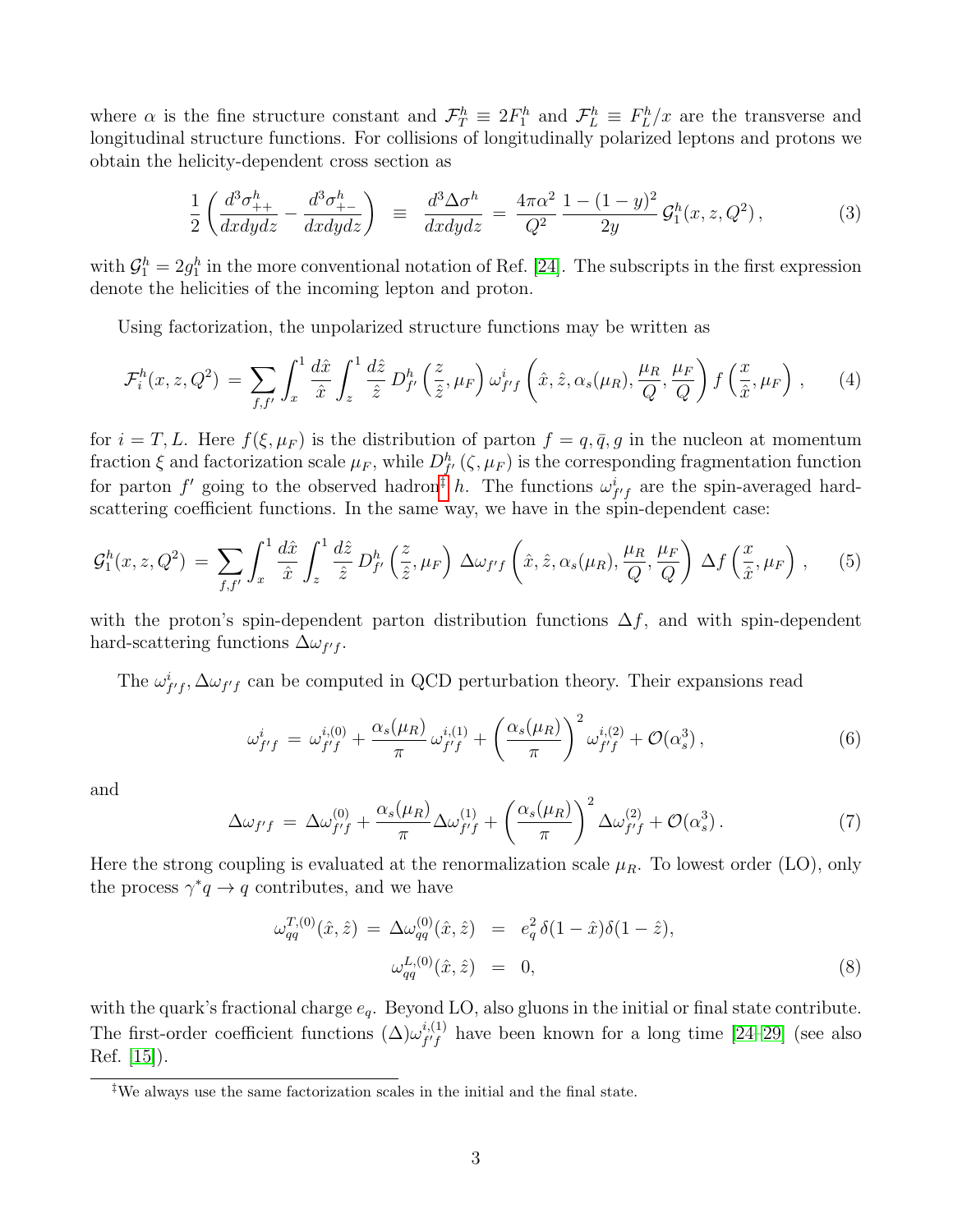In the following, it is convenient to take Mellin moments of the SIDIS cross section, for which the convolutions in Eqs.  $(4)$ , $(5)$  turn into ordinary products. We define

<span id="page-4-2"></span>
$$
\tilde{\mathcal{F}}_i^h(N, M, Q^2) \equiv \int_0^1 dx \, x^{N-1} \int_0^1 dz \, z^{M-1} \, \mathcal{F}_i^h(x, z, Q^2) \,, \tag{9}
$$

and in the same way for  $\mathcal{G}_1^h$ . One readily finds from [\(4\)](#page-3-1)

<span id="page-4-1"></span>
$$
\tilde{\mathcal{F}}_i^h(N,M,Q^2) = \sum_{f,f'} \tilde{D}_{f'}^h(M,\mu_F) \tilde{\omega}_{f'f}^i \left(N,M,\alpha_s(\mu_R),\frac{\mu_R}{Q},\frac{\mu_F}{Q}\right) \tilde{f}(N,\mu_F),\tag{10}
$$

where

$$
\tilde{f}(N,\mu_F) \equiv \int_0^1 dx \, x^{N-1} f(x,\mu_F),
$$
\n
$$
\tilde{D}_{f'}^h(M,\mu_F) \equiv \int_0^1 dz \, z^{M-1} D_{f'}^h(z,\mu_F),
$$
\n
$$
\tilde{\omega}_{f'f}^i \left(N, M, \alpha_s(\mu_R), \frac{\mu_R}{Q}, \frac{\mu_F}{Q}\right) \equiv \int_0^1 d\hat{x} \, \hat{x}^{N-1} \int_0^1 d\hat{z} \, \hat{z}^{M-1} \, \omega_{f'f}^i \left(\hat{x}, \hat{z}, \alpha_s(\mu_R), \frac{\mu_R}{Q}, \frac{\mu_F}{Q}\right). \tag{11}
$$

We observe that the Mellin moments of the structure functions are obtained from the moments of the parton distribution functions and fragmentation functions, and the double-Mellin moments of the partonic hard-scattering functions. For the spin-dependent case we have in the same way

$$
\tilde{\mathcal{G}}_1^h(N,M,Q^2) = \sum_{f,f'} \tilde{D}_{f'}^h(M,\mu_F) \,\Delta \tilde{\omega}_{f'f} \left(N,M,\alpha_s(\mu_R),\frac{\mu_R}{Q},\frac{\mu_F}{Q}\right) \,\Delta \tilde{f}(N,\mu_F),\tag{12}
$$

with the corresponding moments  $\Delta \tilde{f}(N,\mu_F)$  and  $\Delta \tilde{\omega}_{f'f}(N,M,\ldots)$  of the polarized parton distributions and hard-scattering functions, respectively.

For the perturbative expansions given in Eqs.  $(6)$ ,  $(7)$ , we have at lowest order according to  $(8)$ 

$$
\tilde{\omega}_{qq}^{T,(0)}(N,M) = \Delta \tilde{\omega}_{qq}^{(0)}(N,M) = e_q^2,
$$
  

$$
\tilde{\omega}_{qq}^{L,(0)}(N,M) = 0.
$$
 (13)

The corresponding moments of the next-to-leading order (NLO) terms  $\omega_{f/f}^{i,(1)}$  $_{f^{\prime}f}^{i,(1)},\Delta\omega_{f^{\prime}f}^{(1)}$  $f'_{f'}$  may be found in Refs. [\[15,](#page-24-11) [30\]](#page-25-6). In the following, we address higher-order corrections to the hard-scattering functions that arise at large values of  $\hat{x}$  and  $\hat{z}$  or, equivalently, at large N and M.

### <span id="page-4-0"></span>3 Threshold resummation

#### 3.1 Structure of resummation for Drell-Yan and SIDIS

As has been discussed in [\[15,](#page-24-11) [16\]](#page-24-12) (and as is familiar from numerous other situations in perturbative calculations of cross sections), in the "threshold limit" of large  $N$  and  $M$  the perturbative QCD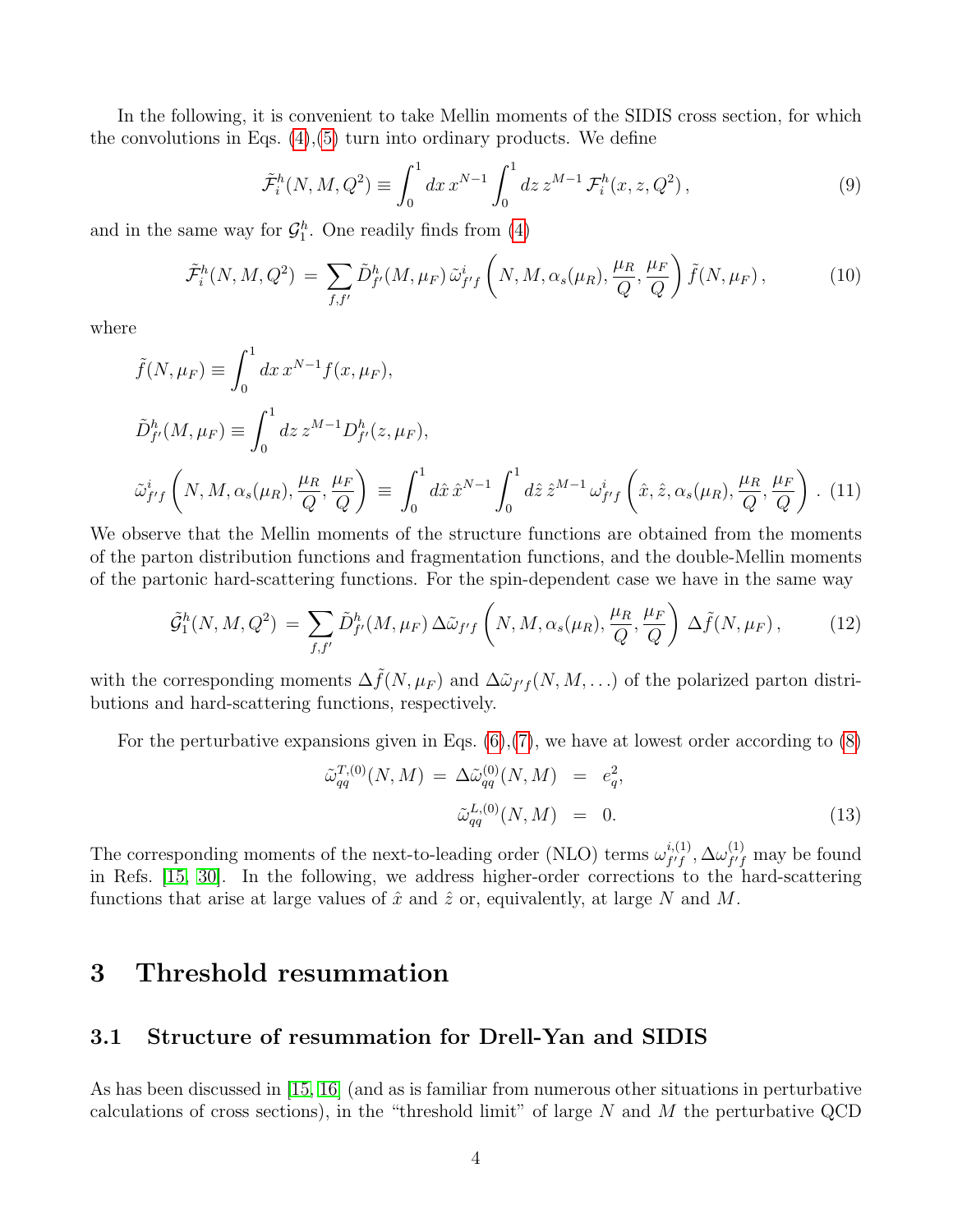corrections for  $\tilde{\omega}_{f'f}^T$  and  $\Delta \tilde{\omega}_{f'f}$  develop large double-logarithmic corrections in  $\ln(N)$  and  $\ln(M)$ . These corrections exponentiate and may thus be controlled to all orders in the strong coupling, amounting to a resummation of the logarithmic corrections. The exponentiated result may be used to obtain approximate fixed-order corrections to the SIDIS cross sections.

To achieve the resummation of the threshold logarithms for SIDIS, we will use the methods developed in Refs. [\[15,](#page-24-11) [17,](#page-24-10) [31,](#page-25-7) [32\]](#page-25-8). Technically, the resummation for SIDIS with its two Mellin variables  $N$  and  $M$  bears much resemblance with that for the Drell-Yan or Higgs cross sections at measured rapidity, which are also described by two separate moments [\[14,](#page-24-9) [18,](#page-25-0) [19,](#page-25-1) [33\]](#page-25-9). This is in contrast to observables characterized by a *single* moment variable  $N$ , such as the totally inclusive Drell-Yan cross section. However, as was shown in Ref. [\[15\]](#page-24-11) to NLL, there is a simple correspondence between the threshold-resummed expressions for the case with two Mellin moments, and those with only a single moment. To state this correspondence, let us consider the resummed  $q\bar{q}$  hard-scattering function for the Drell-Yan process as an example. For the totally inclusive cross section, we denote the function by  $\tilde{\omega}_{q\bar{q}}^{\text{DY},\text{incl}}$  $\frac{DY}{q\bar{q}}^{N}$ , where N is the Mellin variable conjugate to  $z \equiv Q^2/\hat{s}$ , with Q the Drell-Yan pair mass and  $\sqrt{\hat{s}}$  the partonic c.m. energy. For the rapidity-dependent cross section, we have instead  $\tilde{\omega}_{a\bar{a}}^{\text{DY,rap}}$  $\frac{\text{DY}, \text{rap}}{q\bar{q}}(N, M)$ , where N and M are conjugate to  $\sqrt{z}e^{\pm y}$ , respectively, with y the lepton pair's rapidity. Near threshold one then has

$$
\tilde{\omega}_{q\bar{q}}^{\mathrm{DY,rap}}(N,M) = \tilde{\omega}_{q\bar{q}}^{\mathrm{DY,incl}}(\sqrt{NM}). \tag{14}
$$

This correspondence is a consequence of kinematics in the exponentiation of eikonal diagrams as discussed in Refs. [\[15,](#page-24-11) [17,](#page-24-10) [34\]](#page-25-10). It applies to all color-singlet processes and may therefore also be exploited for the SIDIS process<sup>[§](#page-5-0)</sup>. As a result, we may obtain resummed expressions for SIDIS by considering those for the inclusive Drell-Yan process, "rescaling"  $N$  to  $\sqrt{NM}$  appropriately, and "crossing" from timelike (Drell-Yan) kinematics to spacelike (SIDIS) kinematics. This is the strategy we will pursue in this paper.

There are various (of course, equivalent) ways of writing the all-order expression for the resummed inclusive Drell-Yan hard-scattering function near threshold. Here we will follow the approaches developed in Refs. [\[31,](#page-25-7) [32\]](#page-25-8). We have, in the MS scheme,

<span id="page-5-1"></span>
$$
\tilde{\omega}_{q\bar{q}}^{\text{DY,res}}\left(N,\alpha_s(\mu_R),\frac{\mu_R}{Q},\frac{\mu_F}{Q}\right) = e_q^2 H_{q\bar{q}}^{\text{DY}}\left(\alpha_s(\mu_R),\frac{\mu_R}{Q},\frac{\mu_F}{Q}\right) \Delta_q\left(N,\alpha_s(\mu_R),\frac{\mu_R}{Q},\frac{\mu_F}{Q}\right)
$$
\n
$$
= e_q^2 H_{q\bar{q}}^{\text{DY}}\left(\alpha_s(\mu_R),\frac{\mu_R}{Q},\frac{\mu_F}{Q}\right) \widehat{C}_{qq}\left(\alpha_s(\mu_R),\frac{\mu_R}{Q}\right)
$$
\n
$$
\times \exp\left\{\int_{Q^2/\bar{N}^2}^{Q^2} \frac{d\mu^2}{\mu^2} \left[A_q(\alpha_s(\mu))\ln\left(\frac{\mu^2\bar{N}^2}{Q^2}\right) - \frac{1}{2}\widehat{D}_q(\alpha_s(\mu))\right] + 2\ln\bar{N}\int_{Q^2}^{\mu_F^2} \frac{d\mu^2}{\mu^2}A_q(\alpha_s(\mu))\right\},\tag{15}
$$

where

<span id="page-5-2"></span>
$$
\bar{N} = N e^{\gamma_E},\tag{16}
$$

<span id="page-5-0"></span><sup>§</sup>As discussed in Ref. [\[17\]](#page-24-10), one may actually define a simplified variant of SIDIS that is characterized by only a single Mellin variable, conjugate to  $\tau_{\text{SIDIS}} = xz$ , with  $x, z$  defined in Eq. [\(1\)](#page-2-1).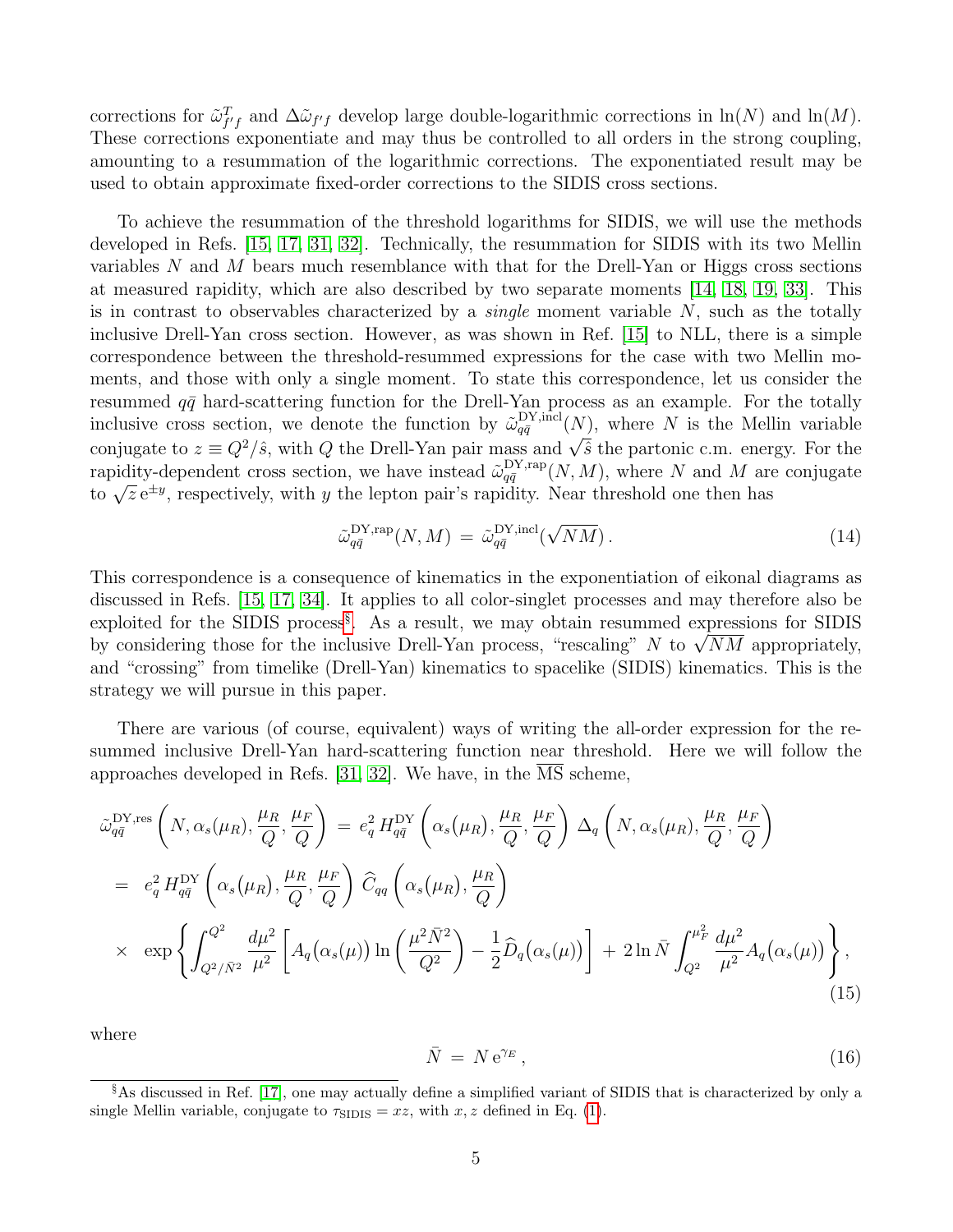with the Euler constant  $\gamma_E$ . In Eq. [\(15\)](#page-5-1) each of the functions  $H_{q\bar{q}}^{\text{DY}}, \hat{C}_{qq}, A_q, \hat{D}_q$  is a perturbative series in the strong coupling with expansion coefficients that are collected in Appendix [A](#page-20-0) to the order required for resummation at next-to-next-to-leading logarithmic (NNLL) accuracy. The factor  $\Delta_q$  in the first line contains all soft-gluon radiation near threshold (both collinear and wideangle), while the coefficient  $H_{q\bar{q}}^{\rm DY}$  collects hard virtual corrections to the underlying lowest-order (LO) process (here,  $q\bar{q} \to \gamma^*$ ), which are independent of the moment variable. In the second line we have followed Refs. [\[31,](#page-25-7) [32\]](#page-25-8) to split up the soft-gluon factor  $\Delta_q$  into the term  $\hat{C}_{qq}$  that is again independent of  $N$ , and an exponential that contains all  $N$ -dependence. The latter is in fact entirely a function of  $\ln(N)$  and contains no further N-independent terms.

The NNLL resummation formula for the SIDIS transverse structure function may now be written as follows:

<span id="page-6-0"></span>
$$
\tilde{\omega}_{qq}^{T,\text{res}}\left(N,M,\alpha_s(\mu_R),\frac{\mu_R}{Q},\frac{\mu_F}{Q}\right) = e_q^2 H_{qq}^{\text{SIDIS}}\left(\alpha_s(\mu_R),\frac{\mu_R}{Q},\frac{\mu_F}{Q}\right) \Delta_q\left(\sqrt{NM},\alpha_s(\mu_R),\frac{\mu_R}{Q},\frac{\mu_F}{Q}\right). \tag{17}
$$

As anticipated, we have "rescaled" N to  $\sqrt{NM}$  in the moment-dependent part of the expression. The function  $\Delta_q$  is otherwise identical to that for the Drell-Yan case in Eq. [\(15\)](#page-5-1), including the function  $\hat{C}_{qq}$ . The hard coefficient  $H_{qq}^{\text{SIDIS}}$  is, however, different from  $H_{q\bar{q}}^{\text{DY}}$ , owing to the different kinematics of the two processes. It will be derived in the next subsection. Inserting  $\Delta_q$  from [\(15\)](#page-5-1) into Eq. [\(17\)](#page-6-0) we obtain

<span id="page-6-1"></span>
$$
\tilde{\omega}_{qq}^{T,\text{res}}\left(N,M,\alpha_s(\mu_R),\frac{\mu_R}{Q},\frac{\mu_F}{Q}\right) = e_q^2 H_{qq}^{\text{SIDIS}}\left(\alpha_s(\mu_R),\frac{\mu_R}{Q},\frac{\mu_F}{Q}\right)\tilde{C}_{qq}\left(\alpha_s(\mu_R),\frac{\mu_R}{Q}\right)
$$

$$
\times \exp\left\{\int_{Q^2/(\bar{N}\bar{M})}^{Q^2} \frac{d\mu^2}{\mu^2} \left[A_q(\alpha_s(\mu))\ln\left(\frac{\mu^2 \bar{N}\bar{M}}{Q^2}\right) - \frac{1}{2}\widehat{D}_q(\alpha_s(\mu))\right]\right\}
$$

$$
+ \ln \bar{N}\int_{Q^2}^{\mu_F^2} \frac{d\mu^2}{\mu^2}A_q(\alpha_s(\mu)) + \ln \bar{M}\int_{Q^2}^{\mu_F^2} \frac{d\mu^2}{\mu^2}A_q(\alpha_s(\mu))\right\}, \quad (18)
$$

where (see [\(16\)](#page-5-2))  $\overline{M} = M e^{\gamma_E}$ . We note that the same resummation formula applies to the spindependent case:

$$
\Delta \tilde{\omega}_{qq}^{\text{res}} = \tilde{\omega}_{qq}^{\text{T,res}}.
$$
\n(19)

# $\bf 3.2 ~~~$  The hard factor  $H_{qq}^{\rm SIDIS}$

As already mentioned, the factor  $H_{qq}^{\text{SIDIS}}$  is derived from the finite part of the virtual corrections to the LO process, which for SIDIS is  $q\gamma^* \to q$ . Since we want to derive the resummed formula to NNLL (and ultimately the near-threshold NNLO corrections to SIDIS), we need  $H_{qq}^{\text{SIDIS}}$  to two loops. The relevant two-loop virtual corrections are known in terms of the "quark form factor" computed to two and even three loops in Refs. [\[22,](#page-25-11) [23,](#page-25-3) [35\]](#page-25-12). In case of the space-like kinematics  $(q^2 < 0)$  relevant for SIDIS the renormalized spacelike quark form factor is given to two loops in dimensional regularization with  $d = 4 - 2\epsilon$  space-time dimensions as [\[22,](#page-25-11) [23\]](#page-25-3)

$$
F_q(q^2) = F_q^{(0)} + \frac{\alpha_s}{\pi} F_q^{(1)} + \left(\frac{\alpha_s}{\pi}\right)^2 F_q^{(2)} + \mathcal{O}(\alpha_s^3) \,, \tag{20}
$$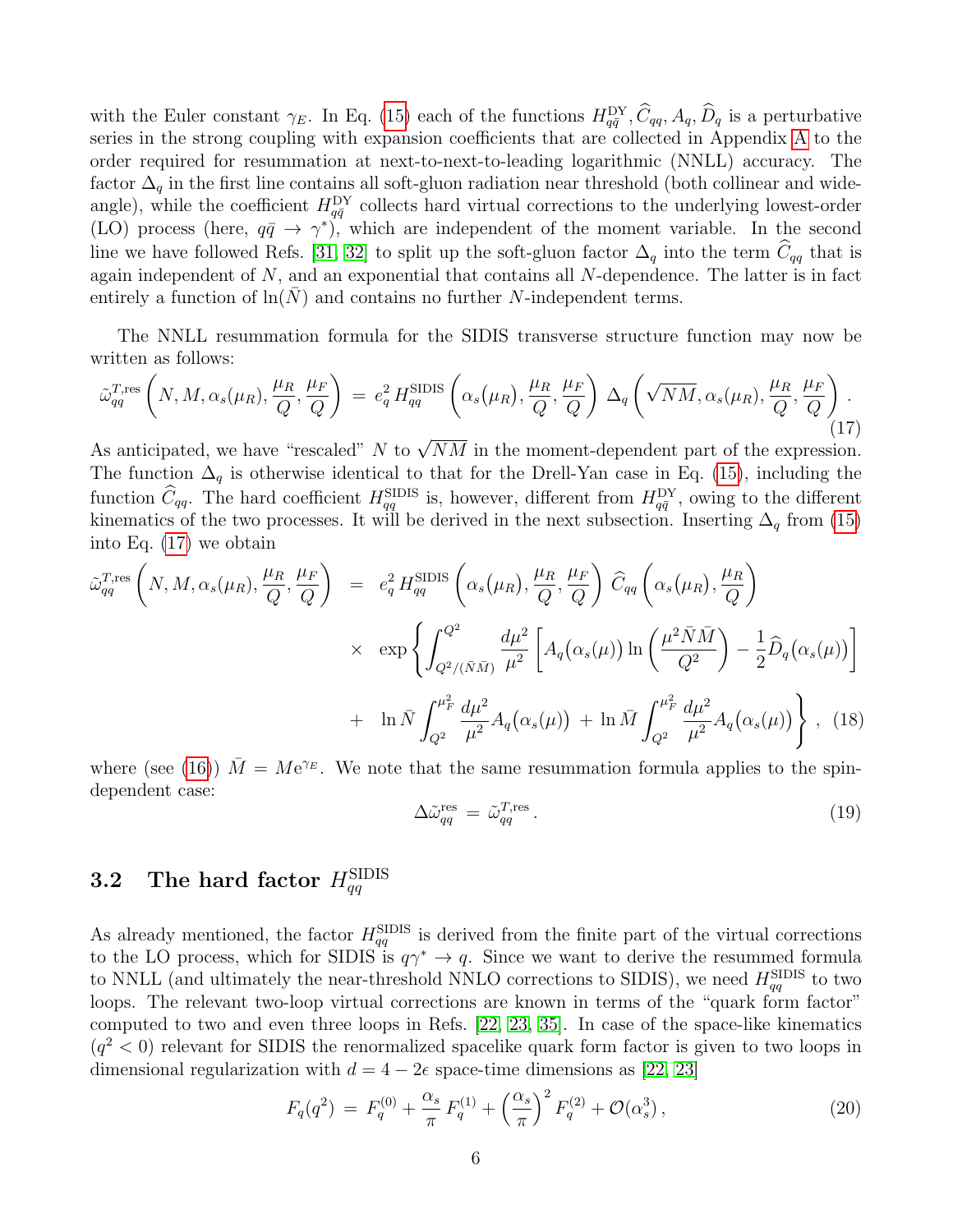where

$$
F_q^{(0)} = 1,
$$
  
\n
$$
F_q^{(1)} = C_F \left[ -\frac{1}{2\epsilon^2} - \frac{3}{4\epsilon} + \frac{\pi^2}{24} - 2 + \left( \frac{7\zeta(3)}{6} + \frac{\pi^2}{16} - 4 \right) \epsilon \right.
$$
  
\n
$$
+ \left( \frac{7\zeta(3)}{4} + \frac{47\pi^4}{2880} + \frac{\pi^2}{6} - 8 \right) \epsilon^2 + \mathcal{O} \left( \epsilon^3 \right) \right],
$$
  
\n
$$
F_q^{(2)} = C_F^2 \left[ \frac{1}{8\epsilon^4} + \frac{3}{8\epsilon^3} + \left( \frac{41}{32} - \frac{\pi^2}{48} \right) \frac{1}{\epsilon^2} + \left( \frac{221}{64} - \frac{4\zeta(3)}{3} \right) \frac{1}{\epsilon} - \frac{29\zeta(3)}{8} - \frac{13\pi^4}{576} + \frac{17\pi^2}{192} + \frac{1151}{128} \right] + C_F C_A \left[ \frac{11}{32\epsilon^3} + \left( \frac{1}{9} + \frac{\pi^2}{96} \right) \frac{1}{\epsilon^2} + \left( \frac{13\zeta(3)}{16} - \frac{11\pi^2}{192} - \frac{961}{1728} \right) \frac{1}{\epsilon} + \frac{313\zeta(3)}{144} + \frac{11\pi^4}{720} - \frac{337\pi^2}{1728} - \frac{51157}{10368} \right] + C_F N_f \left[ -\frac{1}{16\epsilon^3} - \frac{1}{36\epsilon^2} + \left( \frac{65}{864} + \frac{\pi^2}{96} \right) \frac{1}{\epsilon} + \frac{\zeta(3)}{72} + \frac{23\pi^2}{864} + \frac{4085}{5184} \right] + \mathcal{O} \left( \epsilon \right), \quad (21)
$$

with  $N_f$  the number of flavors and  $C_F = 4/3, C_A = 3$ . In these expressions we have kept terms of order  $\epsilon$  and  $\epsilon^2$  in the one-loop result since these turn out to make finite contributions in the end.

As shown in Refs. [\[20,](#page-25-2) [21\]](#page-25-13), the hard coefficient may be extracted from the form factor in the following way. Applied to the case of SIDIS we have from [\[21\]](#page-25-13)

<span id="page-7-0"></span>
$$
H_{qq}^{\text{SIDIS}}(\alpha_s(Q)) = \left| \left[ 1 - \tilde{I}_q(\epsilon, \alpha_s(Q)) \right] F_q \right|^2, \tag{22}
$$

where  $I_q$  is an operator that removes the poles of the form factor and makes the necessary soft and collinear adjustments needed to extract the hard coefficient. It is given in [\[21\]](#page-25-13) in terms of a convenient all-order form:

$$
1 - \tilde{I}_q(\epsilon, \alpha_s) = \exp\left\{ R_q(\epsilon, \alpha_s) - i\Phi_q(\epsilon, \alpha_s) \right\},\tag{23}
$$

with functions  $R_q$  and  $\Phi_q$  that each are perturbative series. The phase  $\Phi_q$  does not contribute in our case since we take the absolute square in Eq. [\(22\)](#page-7-0). The function  $R_q$  effects the cancelation of infrared divergences from the quark form factor. It can be expressed in terms of a soft and a collinear part:

$$
R_q(\epsilon, \alpha_s) = R_q^{\text{soft}}(\epsilon, \alpha_s) + R_q^{\text{coll}}(\epsilon, \alpha_s), \qquad (24)
$$

where for NNLL accuracy

$$
R_q^{\text{soft}}(\epsilon, \alpha_s) = C_F \left( \frac{\alpha_s}{\pi} R_q^{\text{soft (1)}}(\epsilon) + \left( \frac{\alpha_s}{\pi} \right)^2 R_q^{\text{soft (2)}}(\epsilon) + \mathcal{O}(\alpha_s^3) \right) ,
$$
  
\n
$$
R_q^{\text{coll}}(\epsilon, \alpha_s) = \frac{\alpha_s}{\pi} R_q^{\text{coll (1)}}(\epsilon) + \left( \frac{\alpha_s}{\pi} \right)^2 R_q^{\text{coll (2)}}(\epsilon) + \mathcal{O}(\alpha_s^3) ,
$$
\n(25)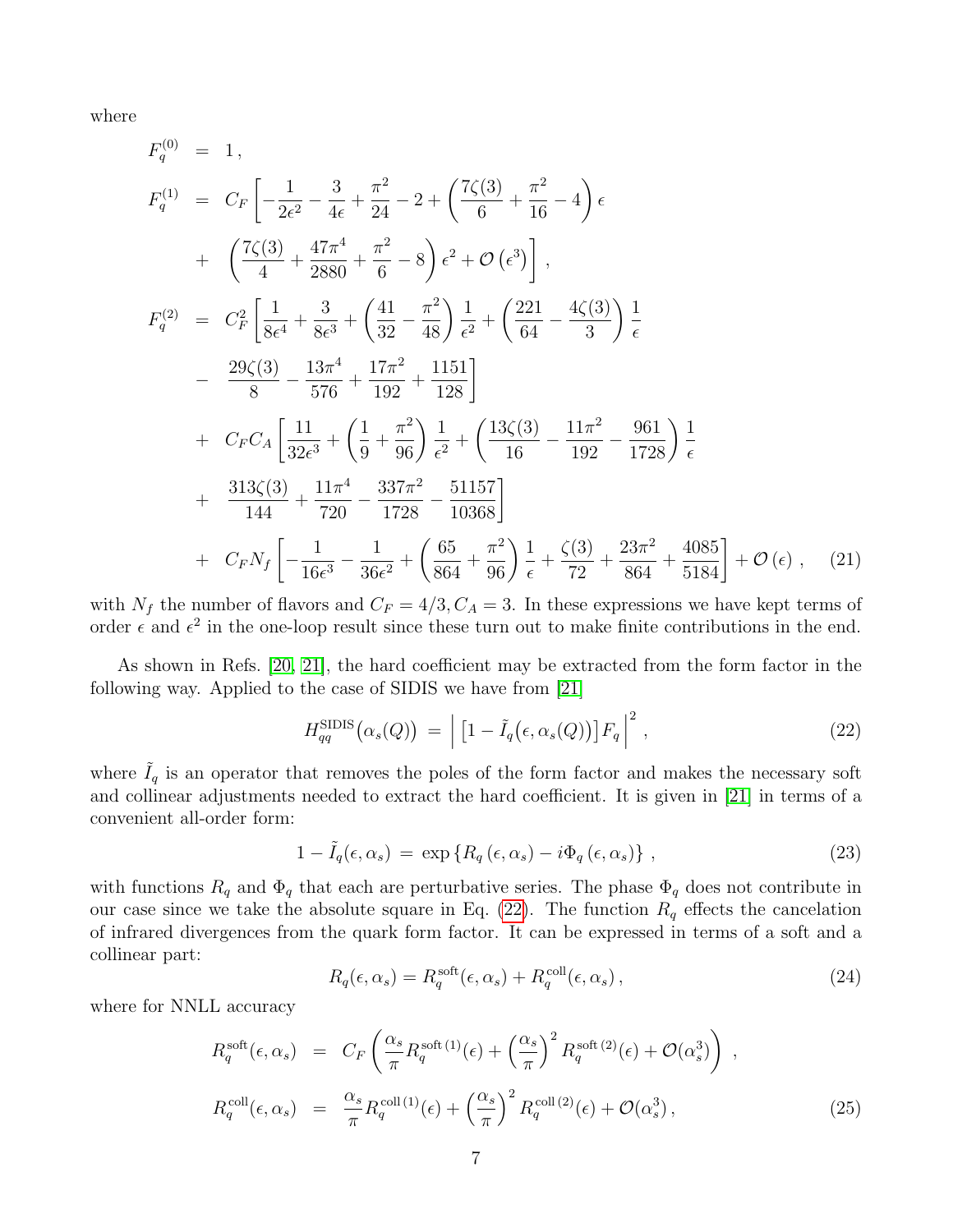with

$$
R_q^{\text{soft (1)}}(\epsilon) = \frac{1}{2\epsilon^2} - \frac{\pi^2}{8},
$$
  
\n
$$
R_q^{\text{soft (2)}}(\epsilon) = -\frac{3\pi b_0}{8\epsilon^3} + \frac{1}{8\epsilon^2} \frac{A_q^{(2)}}{C_F}
$$
  
\n
$$
- \frac{1}{16\epsilon} \left[ C_A \left( 7\zeta(3) + \frac{11\pi^2}{36} - \frac{202}{27} \right) + N_f \left( \frac{28}{27} - \frac{\pi^2}{18} \right) \right]
$$
  
\n
$$
+ C_A \left( -\frac{187\zeta(3)}{144} + \frac{\pi^4}{288} - \frac{469\pi^2}{1728} + \frac{607}{648} \right) + N_f \left( \frac{17\zeta(3)}{72} + \frac{35\pi^2}{864} - \frac{41}{324} \right),
$$
  
\n
$$
R_q^{\text{coll (1)}}(\epsilon) = \frac{3}{4\epsilon} C_F,
$$
  
\n
$$
R_q^{\text{coll (2)}}(\epsilon) = -\frac{3\pi b_0}{8\epsilon^2} C_F + \frac{1}{8\epsilon} \left[ C_F^2 \left( 6\zeta(3) - \frac{\pi^2}{2} + \frac{3}{8} \right) + C_A C_F \left( -3\zeta(3) + \frac{11\pi^2}{18} + \frac{17}{24} \right) \right]
$$
  
\n
$$
+ C_F N_f \left( -\frac{1}{12} - \frac{\pi^2}{9} \right) \right].
$$
  
\n(26)

The coefficient  $b_0$  can be found in Appendix [A.](#page-20-0) Inserting all terms into Eq. [\(22\)](#page-7-0) and expanding in  $\alpha_s$ , all poles in powers of  $1/\epsilon$  cancel, and we find for an arbitrary renormalization scale  $\mu_R$ , but for  $\mu_F = Q$ :

$$
H_{qq}^{\text{SIDIS}}\left(\alpha_s(\mu_R), \frac{\mu_R}{Q}, 1\right) = 1 + \frac{\alpha_s(\mu_R)}{\pi} H_{qq}^{\text{SIDIS}, (1)} + \left(\frac{\alpha_s(\mu_R)}{\pi}\right)^2 H_{qq}^{\text{SIDIS}, (2)} + \mathcal{O}(\alpha_s^3) ,\tag{27}
$$

with

<span id="page-8-0"></span>
$$
H_{qq}^{\text{SIDIS},(1)} = C_F \left( -4 - \frac{\pi^2}{6} \right),
$$
  
\n
$$
H_{qq}^{\text{SIDIS},(2)} = C_F \left( -4 - \frac{\pi^2}{6} \right) \pi b_0 \ln \frac{\mu_R^2}{Q^2} + C_F^2 \left( -\frac{15\zeta(3)}{4} + \frac{61\pi^2}{48} + \frac{511}{64} - \frac{\pi^4}{60} \right)
$$
  
\n
$$
+ C_F C_A \left( \frac{7\zeta(3)}{4} + \frac{3\pi^4}{80} - \frac{1535}{192} - \frac{403\pi^2}{432} \right) + C_F N_f \left( \frac{\zeta(3)}{2} + \frac{29\pi^2}{216} + \frac{127}{96} \right).
$$
 (28)

The factorization scale dependence of  $H_{qq}^{\text{SIDIS}}$  is trivially determined by the DGLAP evolution kernels of the parton distributions and fragmentation functions and will be addressed later.

With all ingredients to NNLL resummation at hand we are now also in the position to expand the hard-scattering function in [\(18\)](#page-6-1) to NNLO (that is,  $\mathcal{O}(\alpha_s^2)$ ) accuracy. This expansion will be carried out in Sec. [5.](#page-12-0) Before turning to it, we will discuss another class of corrections near threshold that are suppressed with respect to the terms addressed by resummation, but that can be significant as well in phenomenological studies.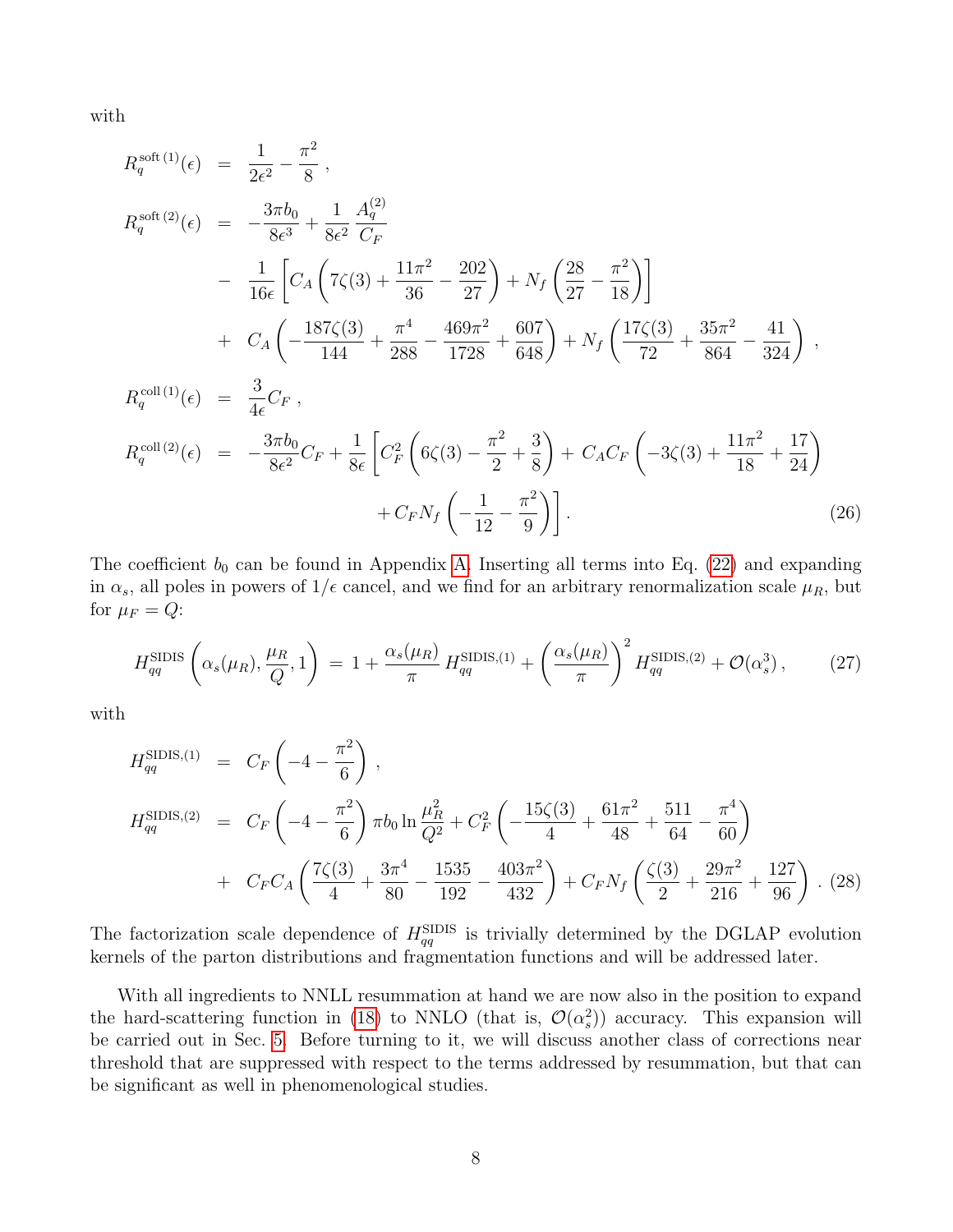#### <span id="page-9-0"></span>4 Subleading contributions near threshold

All contributions contained in Eq. [\(18\)](#page-6-1) are leading near threshold in the sense that they carry powers of  $\ln(N)$  or  $\ln(M)$ , never accompanied by any suppression by  $1/N$  or  $1/M$ . Such terms are therefore often referred to as *leading-power (LP)* contributions. For the NNLL resummed cross section the LP terms contain the five "towers"  $\alpha_s^n L^m$ , with  $m \in \{2n, \ldots, 2n-4\}$ , where  $L<sup>m</sup>$  can be any product of (in total) m logarithms in N or M. The LP terms correspond to distributions ("+"-distributions and  $\delta$ -functions) in  $\hat{x}, \hat{z}$  space. In the full cross section there are, of course, also terms that are suppressed near threshold. The most important among these are terms still containing logarithms, but suppressed by a single power in  $1/N$  or  $1/M$ . Such terms are known as *next-to-leading power* (NLP) corrections. Their structure is  $\alpha_s^n L^m/N$  or  $\alpha_s^n L^m/M$ , with  $m \in \{2n-1,\ldots,2n-3\}$ , corresponding to terms of the form  $\alpha_s^n\ell^m$  in  $\hat{x},\hat{z}$  space, where  $\ell^m$ is a product of  $ln(1 - \hat{x})$  and  $ln(1 - \hat{z})$  with total power m.

The role of NLP terms in color-singlet hard-scattering cross sections has been addressed early on in Refs. [\[31,](#page-25-7) [36](#page-25-14)[–39\]](#page-26-0). In recent years, the understanding of such corrections has further advanced, and numerous studies have been carried out [\[40](#page-26-1)[–63\]](#page-27-0) that address the NLP contributions from various angles, such as corrections to the eikonal approximation, resummations of NLP terms to leading logarithm and beyond, and generalized factorization theorems at NLP. For especially simple processes such as the fully inclusive Drell-Yan process, the results of these studies are quite mature. For processes described by two scaling variables (or, two Mellin moments), as relevant for SIDIS, comparably fewer studies are available [\[58,](#page-27-1) [63\]](#page-27-0). In the present study we will derive the dominant NLP contributions at NNLL which, as described above, are of the form  $\alpha_s^n L^{2n-1}/N$  or  $\alpha_s^n L^{2n-1}/M$ . In terms of the NNLO expansion, these are the terms  $\alpha_s^2 L^3/N$  or  $\alpha_s^2 L^3/M$ , where  $L \in {\ln^3(N), \ln^2(N) \ln(M), \ln(N) \ln^2(M), \ln^3(M)}.$ 

As discussed in [\[31,](#page-25-7) [36,](#page-25-14) [38\]](#page-26-2), these dominant NLP terms may be incorporated to all orders via a particular treatment of the evolution of the parton distributions and fragmentation functions[¶](#page-9-1) . To this end, we consider a specific SIDIS quark channel in the spin-averaged case and include the parton distribution and fragmentation function. From Eqs.  $(10),(18)$  $(10),(18)$  $(10),(18)$  the corresponding resummed

<span id="page-9-1"></span>**T**For an alternative, but equivalent, approach in  $\hat{x}, \hat{z}$  space, see Ref. [\[54\]](#page-26-3).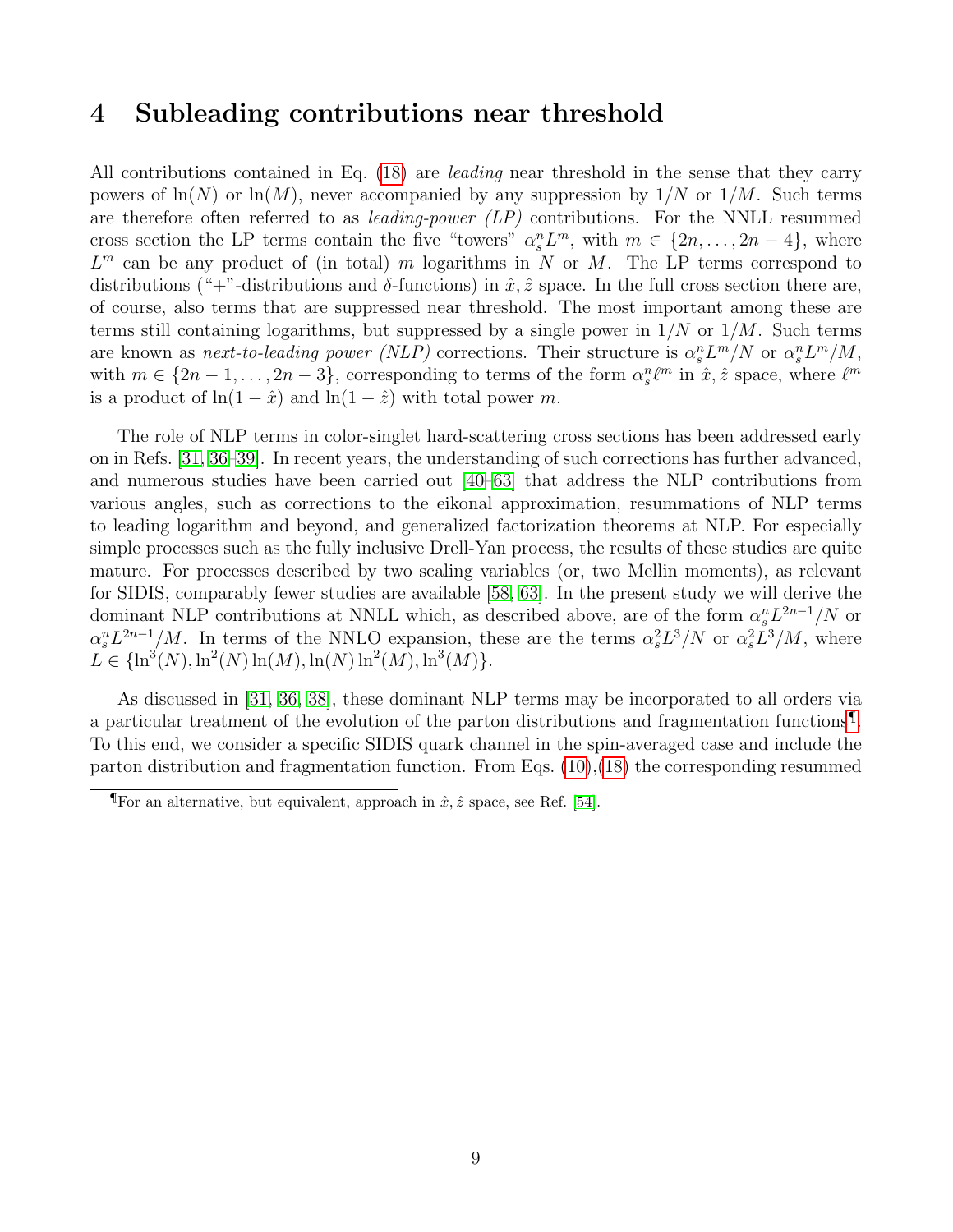contribution to the transverse SIDIS structure function in moment space may be written as

<span id="page-10-0"></span>
$$
\tilde{q}(N,\mu_{F}) \tilde{D}_{q}^{h}(M,\mu_{F}) \tilde{\omega}_{qq}^{T,\text{res}} \left(N,M,\alpha_{s}(\mu_{R}),\frac{\mu_{R}}{Q},\frac{\mu_{F}}{Q}\right)
$$
\n
$$
= e_{q}^{2} H_{qq}^{\text{SIDIS}} \left(\alpha_{s}(\mu_{R}),\frac{\mu_{R}}{Q},\frac{\mu_{F}}{Q}\right) \exp \left\{-2 \int_{\mu_{F}^{2}}^{Q^{2}} \frac{d\mu^{2}}{\mu^{2}} P_{q,\delta}(\alpha_{s}(\mu))\right\} \hat{C}_{qq} \left(\alpha_{s}(\mu_{R}),\frac{\mu_{R}}{Q}\right)
$$
\n
$$
\times \exp \left\{\int_{Q^{2}/(\bar{N}\bar{M})}^{Q^{2}} \frac{d\mu^{2}}{\mu^{2}} \left[A_{q}(\alpha_{s}(\mu))\ln\left(\frac{\mu^{2}}{Q^{2}}\right) + 2P_{q,\delta}(\alpha_{s}(\mu)) - \frac{1}{2}\hat{D}_{q}(\alpha_{s}(\mu))\right]\right\}
$$
\n
$$
\times \exp \left\{\int_{\mu_{F}^{2}}^{Q^{2}/(\bar{N}\bar{M})} \frac{d\mu^{2}}{\mu^{2}} \left[-A_{q}(\alpha_{s}(\mu))\ln\bar{N} + P_{q,\delta}(\alpha_{s}(\mu))\right]\right\} \tilde{q}(N,\mu_{F})
$$
\n
$$
\times \exp \left\{\int_{\mu_{F}^{2}}^{Q^{2}/(\bar{N}\bar{M})} \frac{d\mu^{2}}{\mu^{2}} \left[-A_{q}(\alpha_{s}(\mu))\ln\bar{M} + P_{q,\delta}(\alpha_{s}(\mu))\right]\right\} \tilde{D}_{q}^{h}(M,\mu_{F}), \tag{29}
$$

where the function  $P_{q,\delta}$  corresponds to the coefficient of  $\delta(1-x)$  in the quark DGLAP splitting function and is also given in Appendix [A.](#page-20-0)

We make the following observations concerning Eq. [\(29\)](#page-10-0). We obviously have simply added and subtracted the terms involving  $P_{q,\delta}$  in the exponent, so that they cancel. However, each of the individual terms serves a separate purpose. The  $P_{q,\delta}$  term in the second line, when combined with  $H_{qq}^{\text{SIDIS}}(\alpha_s(\mu_R), \mu_R/Q, \mu_F/Q)$ , removes the factorization scale dependence of the SIDIS hard function, so that we end up with  $H_{qq}^{\text{SIDIS}}(\alpha_s(\mu_R), \mu_R/Q, 1)$ , precisely as given in Eq. [\(28\)](#page-8-0). Thanks to factorization, this must hold true to all orders of perturbation theory. The other two  $P_{q,\delta}$ terms in Eq. [\(29\)](#page-10-0) combine with the terms  $A_q \ln N$  or  $A_q \ln M$  to reproduce the quark-to-quark splitting function in the large- $N$  or large- $M$  limit, at leading power. As a result, the last two exponential factors simply represent the DGLAP evolutions of the quark parton distribution function and the fragmentation function, respectively, from scale  $\mu_F$  to scale  $Q/\sqrt{\bar{N}\bar{M}}$ . At leading power, this evolution is entirely diagonal, and evolution of parton distributions (spacelike) and of fragmentation functions (timelike) is identical. We can therefore carry out this evolution and write Eq. [\(29\)](#page-10-0) as

<span id="page-10-1"></span>
$$
\tilde{q}(N,\mu_F) \tilde{D}_q^h(M,\mu_F) \tilde{\omega}_{qq}^{T,\text{res}} \left(N, M, \alpha_s(\mu_R), \frac{\mu_R}{Q}, \frac{\mu_F}{Q}\right)
$$
\n
$$
= e_q^2 H_{qq}^{\text{SIDIS}} \left(\alpha_s(\mu_R), \frac{\mu_R}{Q}, 1\right) \tilde{C}_{qq} \left(\alpha_s(\mu_R), \frac{\mu_R}{Q}\right) \tilde{q} \left(N, Q/\sqrt{\bar{N}\bar{M}}\right) \tilde{D}_q^h \left(M, Q/\sqrt{\bar{N}\bar{M}}\right),
$$
\n
$$
\times \exp \left\{ \int_{Q^2/(\bar{N}\bar{M})}^{Q^2} \frac{d\mu^2}{\mu^2} \left[A_q(\alpha_s(\mu)) \ln\left(\frac{\mu^2}{Q^2}\right) + 2P_{q,\delta}(\alpha_s(\mu)) - \frac{1}{2} \widehat{D}_q(\alpha_s(\mu))\right] \right\}.
$$
\n(30)

Again, this is correct to all orders. The trick now to obtain the dominant NLP corrections is to evolve the parton distributions and fragmentation functions from scale  $Q/\sqrt{\bar{N}\bar{M}}$  back to scale  $\mu_F$ , but now using the DGLAP evolution *including* NLP corrections [\[31,](#page-25-7) [36,](#page-25-14) [38\]](#page-26-2). The latter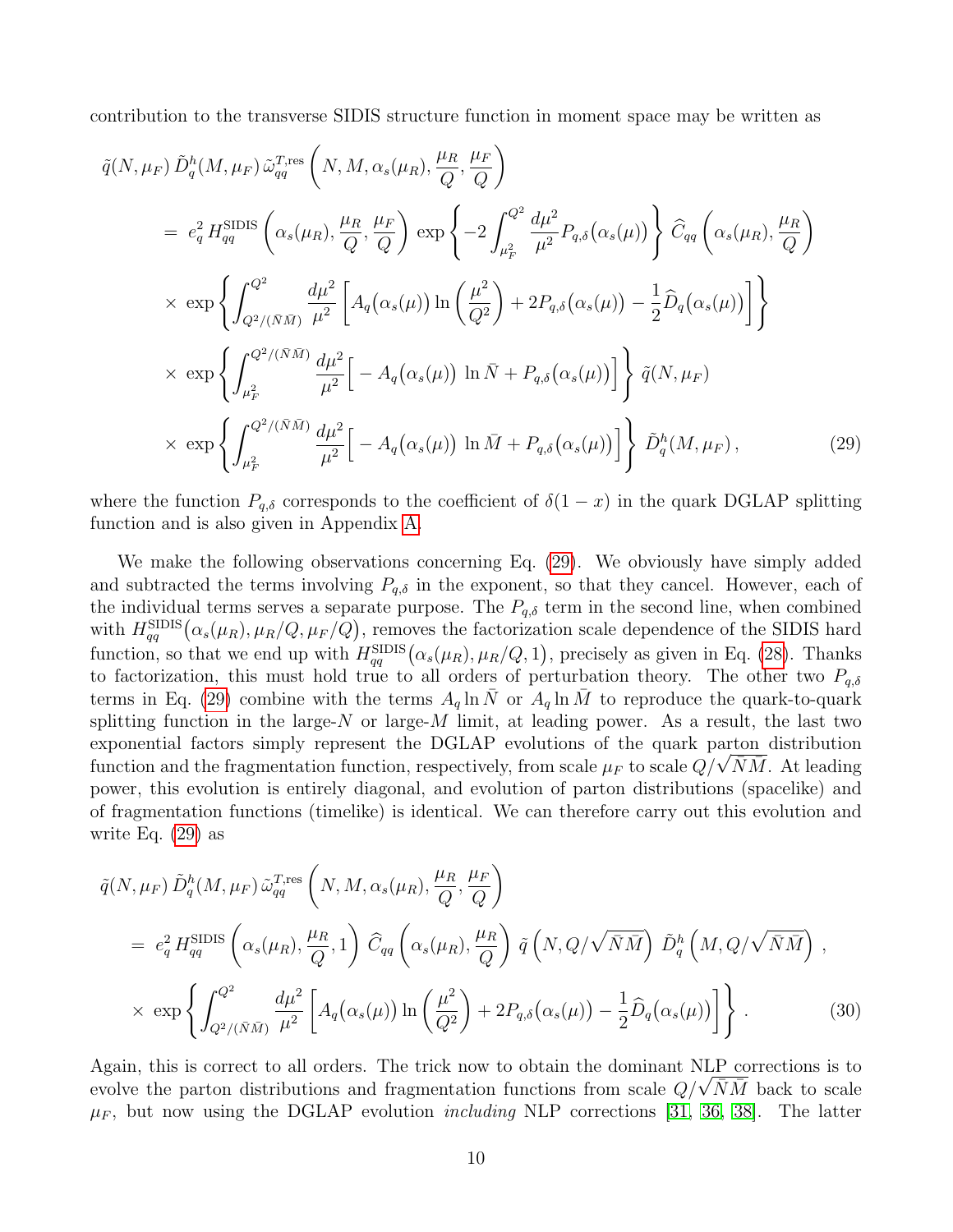are readily obtained from the  $1/N$  or  $1/M$  terms in the spacelike or timelike splitting functions, respectively. As it turns out, for the *dominant* NLP terms, only the  $1/N$  (or  $1/M$ ) terms in the leading-order splitting kernels need to be taken into account. The related terms in the higherorder splitting functions lead to contributions that have fewer logarithms. Let us for the moment continue to consider only diagonal evolution, corresponding to the SIDIS quark channel. We write the standard LO quark-to-quark splitting function at large values of the moment variable as

$$
\mathcal{P}_{qq}^N = \frac{\alpha_s}{\pi} \left( -A_q^{(1)} \ln \bar{N} + P_{q,\delta}^{(1)} + \frac{Q_q^{(1)}}{N} \right) + \mathcal{O}(\alpha_s^2)
$$

$$
= \frac{\alpha_s}{\pi} C_F \left( -\ln \bar{N} + \frac{3}{4} - \frac{1}{2N} \right) + \mathcal{O}(\alpha_s^2) . \tag{31}
$$

The term proportional to  $Q_q^{(1)}$  is the NLP correction. At this order, the spacelike and timelike quark-to-quark splitting functions are identical so that also their NLP corrections are the same. The relation between  $\tilde{q}$   $(N, Q/\sqrt{\bar{N}\bar{M}})$  and  $\tilde{q}(N, \mu_F)$  including the dominant NLP correction is now given by

<span id="page-11-0"></span>
$$
\tilde{q}\left(N,\frac{Q}{\sqrt{\bar{N}\bar{M}}}\right) = \exp\left\{\int_{\mu_F^2}^{Q^2/(\bar{N}\bar{M})} \frac{d\mu^2}{\mu^2} \left[-A_q(\alpha_s(\mu))\ln\bar{N} + P_{q,\delta}(\alpha_s(\mu)) + \frac{\alpha_s(\mu)}{\pi} \frac{Q_q^{(1)}}{N}\right]\right\} \tilde{q}(N,\mu_F),\tag{32}
$$

and in the same way for the quark fragmentation functions. As we discussed, only the LO term with  $Q_q^{(1)}$  is relevant for the dominant NLP corrections. The terms with  $A_q$  and  $P_{q,\delta}$  remain, of course, the full all-order functions, needed to second order (NLO) for our purpose of obtaining NNLL/NNLO accuracy. We see from Eq. [\(32\)](#page-11-0) that the dominant NLP corrections in the quark channel are obtained by multiplying the full resummed expression in Eq. [\(29\)](#page-10-0) by the two factors

<span id="page-11-2"></span>
$$
\exp\left\{-\int_{\mu_F^2}^{Q^2/(\bar{N}\bar{M})} \frac{d\mu^2}{\mu^2} \frac{\alpha_s(\mu)}{\pi} \frac{C_F}{2N}\right\} \exp\left\{-\int_{\mu_F^2}^{Q^2/(\bar{N}\bar{M})} \frac{d\mu^2}{\mu^2} \frac{\alpha_s(\mu)}{\pi} \frac{C_F}{2M}\right\},
$$
(33)

corresponding to the NLP terms related to diagonal evolution of the parton distribution and the fragmentation function.

As is well known, once the NLP terms are included, the evolution of parton distributions and fragmentation functions also involves quark-gluon mixing and hence is no longer diagonal, taking instead a matrix form. Transitions among quarks of different flavor turn out to be suppressed as  $1/N^2$  or higher, at least through NLO in the evolution kernels which is all we need here. Including the dominant NLP corrections, the full evolution equations for the parton distributions may be cast into the form

<span id="page-11-1"></span>
$$
\frac{d}{\ln \mu^2} \left( \frac{\tilde{q}(N,\mu)}{\tilde{g}(N,\mu)} \right) = \mathcal{P}_s^N(\alpha_s(\mu)) \left( \frac{\tilde{q}(N,\mu)}{\tilde{g}(N,\mu)} \right)
$$
(34)

to all orders, where  $\mathcal{P}_s^N(\alpha_s)$  denotes the NLO matrix of spacelike splitting functions in moment space, which may be found in [\[64\]](#page-27-2). A corresponding equation holds for the fragmentation functions, with however the timelike splitting functions  $\mathcal{P}_t^M$  [\[64\]](#page-27-2).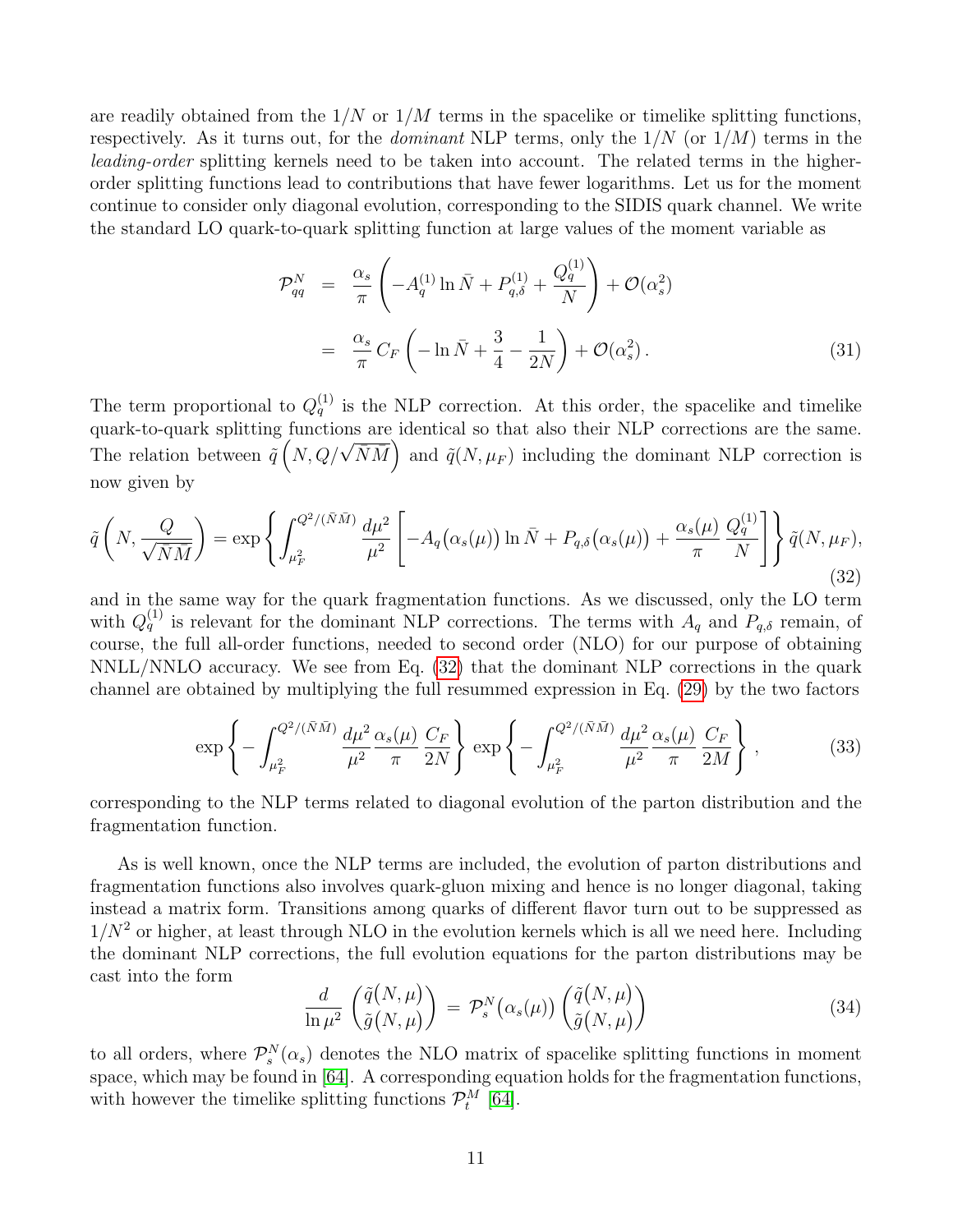It is interesting to explore the implications of the singlet mixing and to see what NLP effects it generates beyond the quark-to-quark channel. We will do this as part of the NNLO expansion to be discussed in the next section. For this expansion we do not need to fully solve the evolution equation (although this could be done using the techniques of Ref. [\[27\]](#page-25-15)). Instead, it suffices to just solve the equation to second order in the strong coupling, which may be achieved by iterating the kernel:

<span id="page-12-2"></span>
$$
\begin{split}\n\left(\tilde{q}\left(N,Q/\sqrt{\bar{N}\bar{M}}\right)\right) \\
= \left(1 + \int_{\mu_F^2}^{\frac{Q^2}{NM}} \frac{dq^2}{q^2} \mathcal{P}_s^N\left(\alpha_s(q)\right) + \int_{\mu_F^2}^{\frac{Q^2}{NM}} \frac{dq^2}{q^2} \mathcal{P}_s^N\left(\alpha_s(q)\right) \int_{\mu_F^2}^{\frac{q^2}{NM}} \frac{d\tilde{q}^2}{\tilde{q}^2} \mathcal{P}_s^N\left(\alpha_s(\tilde{q})\right) \right) \left(\tilde{q}\left(N,\mu_F\right)\right),\n\end{split} \tag{35}
$$

and similarly for the fragmentation functions. This expression may then straightforwardly be expanded further in  $\alpha_s(\mu_R)$ . If we keep just the diagonal (quark-to-quark) contributions and their LP and lowest-order NLP parts, we recover the NLO and NNLO terms already contained in Eq. [\(32\)](#page-11-0).

In the spin-dependent case the spacelike matrix in Eq. [\(34\)](#page-11-1) is to be replaced by the polarized one,  $\Delta \mathcal{P}_s^N(\alpha_s)$ , given to NLO in [\[65–](#page-27-3)[67\]](#page-27-4). The helicity evolution kernels  $\Delta \mathcal{P}_s^N(\alpha_s)$  are identical to the unpolarized ones in the large-N limit at LP. This equality extends even to the first NLP  $(1/N)$  corrections, except for a difference  $\propto \ln(N)/N$  in the NLO gq splitting function [\[68\]](#page-27-5). This difference, however, does not affect the dominant NLP corrections for SIDIS at NNLO. We thus conclude that the approximate NNLO corrections to be presented next apply to both the spinaveraged and the spin-dependent hard-scattering functions.

#### <span id="page-12-0"></span>5 Expansion to NNLO

We are now ready to present the NNLO  $(\mathcal{O}(\alpha_s^2))$  expansion for the SIDIS quark hard-scattering function near threshold, which is the main result of this paper. We insert the NLP evolved parton distributions and fragmentation functions of Eq. [\(32\)](#page-11-0) into Eq. [\(30\)](#page-10-1) and expand. To write our formulas compactly, we introduce

$$
\mathcal{L} = \frac{1}{2} \left( \ln(\bar{N}) + \ln(\bar{M}) \right) . \tag{36}
$$

We then find for the transverse hard-scattering function in the quark channel:

$$
\tilde{\omega}_{qq}^T\left(N,M,\alpha_s(\mu_R),\frac{\mu_R}{Q},\frac{\mu_F}{Q}\right) = 1 + \frac{\alpha_s(\mu_R)}{\pi} \tilde{\omega}_{qq}^{T,(1)} + \left(\frac{\alpha_s(\mu_R^2)}{\pi}\right)^2 \tilde{\omega}_{qq}^{T,(2)} + \mathcal{O}(\alpha_s^3), \quad (37)
$$

where

<span id="page-12-1"></span>
$$
\tilde{\omega}_{qq}^{T,(1)}\left(N,M,\frac{\mu_R}{Q},\frac{\mu_F}{Q}\right) = e_q^2 C_F \left\{2\mathcal{L}^2 + \frac{\pi^2}{6} - 4 + \left(-\frac{3}{2} + 2\mathcal{L}\right) \ln \frac{\mu_F^2}{Q^2} + \mathcal{L}\left(\frac{1}{N} + \frac{1}{M}\right)\right\}.
$$
 (38)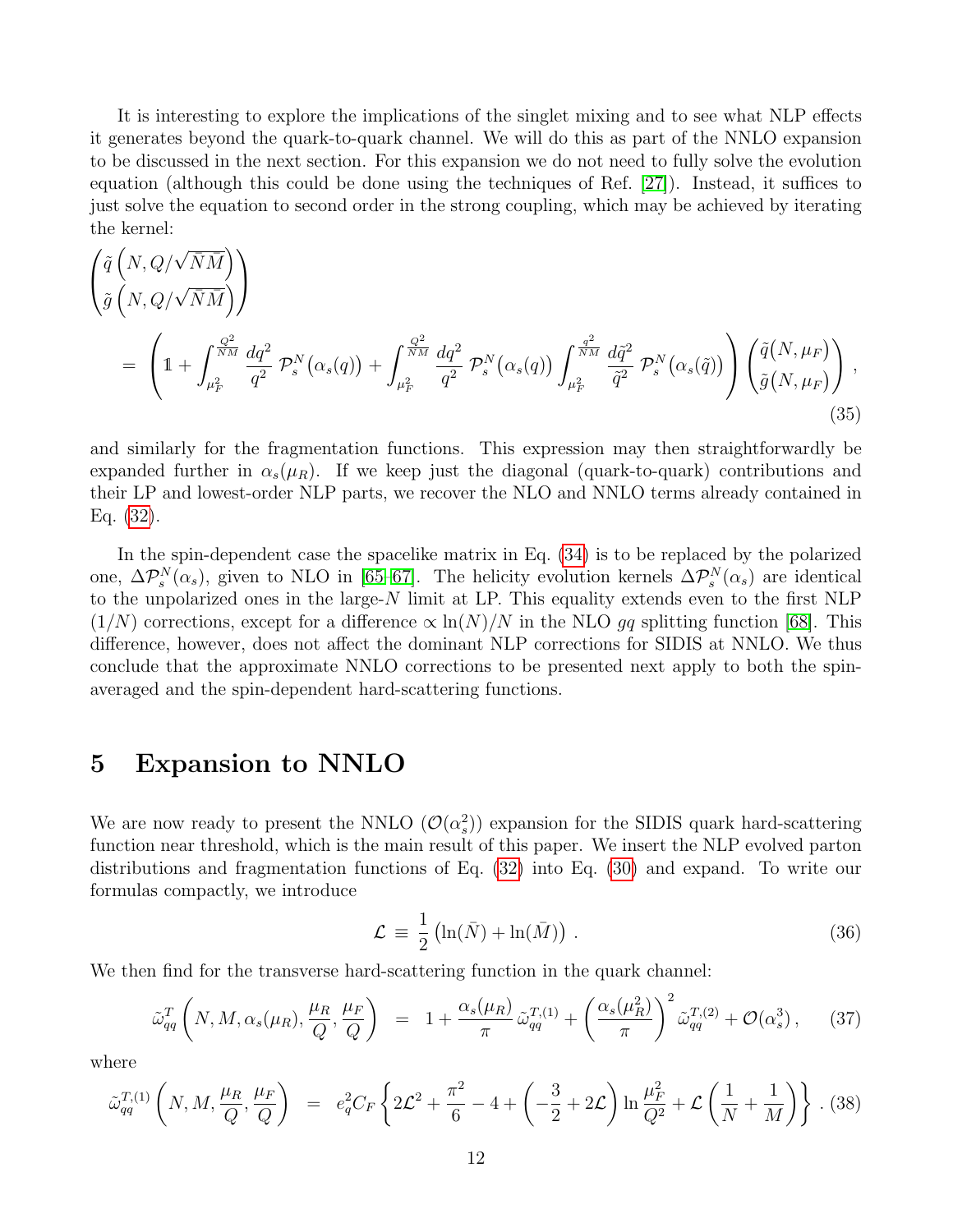The last term is the NLP contribution. We have kept "mixed" NLP corrections of the form  $\ln(N)/M$  and  $\ln(M)/N$ . Equation [\(38\)](#page-12-1) reproduces the dominant part of the full NLO results given in [\[15,](#page-24-11) [30\]](#page-25-6), including the NLP terms. Its LP part is consistent with the results based on NLL threshold resummation presented in [\[15\]](#page-24-11).

For the approximate NNLO terms we find

<span id="page-13-0"></span>
$$
\frac{1}{e_q^2} \tilde{\omega}_{qq}^{T,(2)} \left( N, M, \frac{\mu_R}{Q}, \frac{\mu_F}{Q} \right) = 2C_F^2 \mathcal{L}^4 + 4C_F \mathcal{L}^3 \left( \frac{\pi}{3} b_0 + C_F \ln \frac{\mu_F^2}{Q^2} \right) \n+ C_F \mathcal{L}^2 \left[ C_F \left( -8 + \frac{\pi^2}{3} + 2 \ln^2 \frac{\mu_F^2}{Q^2} - 3 \ln \frac{\mu_F^2}{Q^2} \right) + \left( \frac{67}{18} - \frac{\pi^2}{6} \right) C_A - \frac{5}{9} N_f \right] \n+ C_F \mathcal{L} \left[ \left( \frac{101}{27} - \frac{7}{2} \zeta(3) \right) C_A - \frac{14}{27} N_f + C_F \ln \frac{\mu_F^2}{Q^2} \left( -8 + \frac{\pi^2}{3} - 3 \ln \frac{\mu_F^2}{Q^2} \right) \right. \n+ \left( \left( \frac{67}{18} - \frac{\pi^2}{6} \right) C_A - \frac{5}{9} N_f \right) \ln \frac{\mu_F^2}{Q^2} - \pi b_0 \ln^2 \frac{\mu_F^2}{Q^2} \right] \n+ C_F^2 \left[ \frac{511}{64} - \frac{\pi^2}{16} - \frac{\pi^4}{60} - \frac{15}{4} \zeta(3) + \ln \frac{\mu_F^2}{Q^2} \left( \frac{9}{8} \ln \frac{\mu_F^2}{Q^2} + \frac{93}{16} - 3\zeta(3) \right) \right] \n+ C_F C_A \left[ -\frac{1535}{192} - \frac{5\pi^2}{16} + \frac{7\pi^4}{720} + \frac{151}{36} \zeta(3) \right] + C_F N_f \left[ \frac{127}{96} + \frac{\pi^2}{24} + \frac{\zeta(3)}{18} \right] \n+ \frac{3}{4} C_F \pi b_0 \ln^2 \frac{\mu_F^2}{Q^2} - \frac{C_F \pi^3 b_0}{3} \ln \frac{\mu_F^2}{Q^2} + C_F \left( -\frac{17}{48} C_A + \frac{3}{2} \z
$$

Again, the last term is the dominant NLP correction. Here, two of the three powers of  $\mathcal L$  arise from the LP part in the first line of Eq. [\(38\)](#page-12-1), which then multiplies the NLO expansion of the NLP factor given in Eq. [\(33\)](#page-11-2).

The results for the spin-dependent quark hard-scattering function near threshold are identical:

$$
\Delta \tilde{\omega}_{qq}^{(k)}\left(N,M,\frac{\mu_R}{Q},\frac{\mu_F}{Q}\right) = \tilde{\omega}_{qq}^{T,(k)}\left(N,M,\frac{\mu_R}{Q},\frac{\mu_F}{Q}\right),\tag{40}
$$

for  $k = 0, 1, 2$  and including NLP corrections. In fact, this will arguably hold to all orders of perturbation theory.

So far we have only addressed the  $q \to q$  channel. As we discussed in the previous section, the off-diagonal evolution of parton distributions and fragmentation functions to NLP induces quark-gluon mixing. As a result, once we insert the NLP singlet evolution in [\(35\)](#page-12-2) into the cross section [\(30\)](#page-10-1), we also obtain terms with  $\tilde{q}(N,\mu_F)\tilde{D}_g(M,\mu_F)$  or  $\tilde{g}(N,\mu_F)\tilde{D}_q(M,\mu_F)$ . Evidently, these approximate the quark-to-gluon and gluon-to-quark channel contributions to SIDIS. The terms are of course suppressed by  $1/N$  or  $1/M$ , but they also carry logarithmic enhancement. We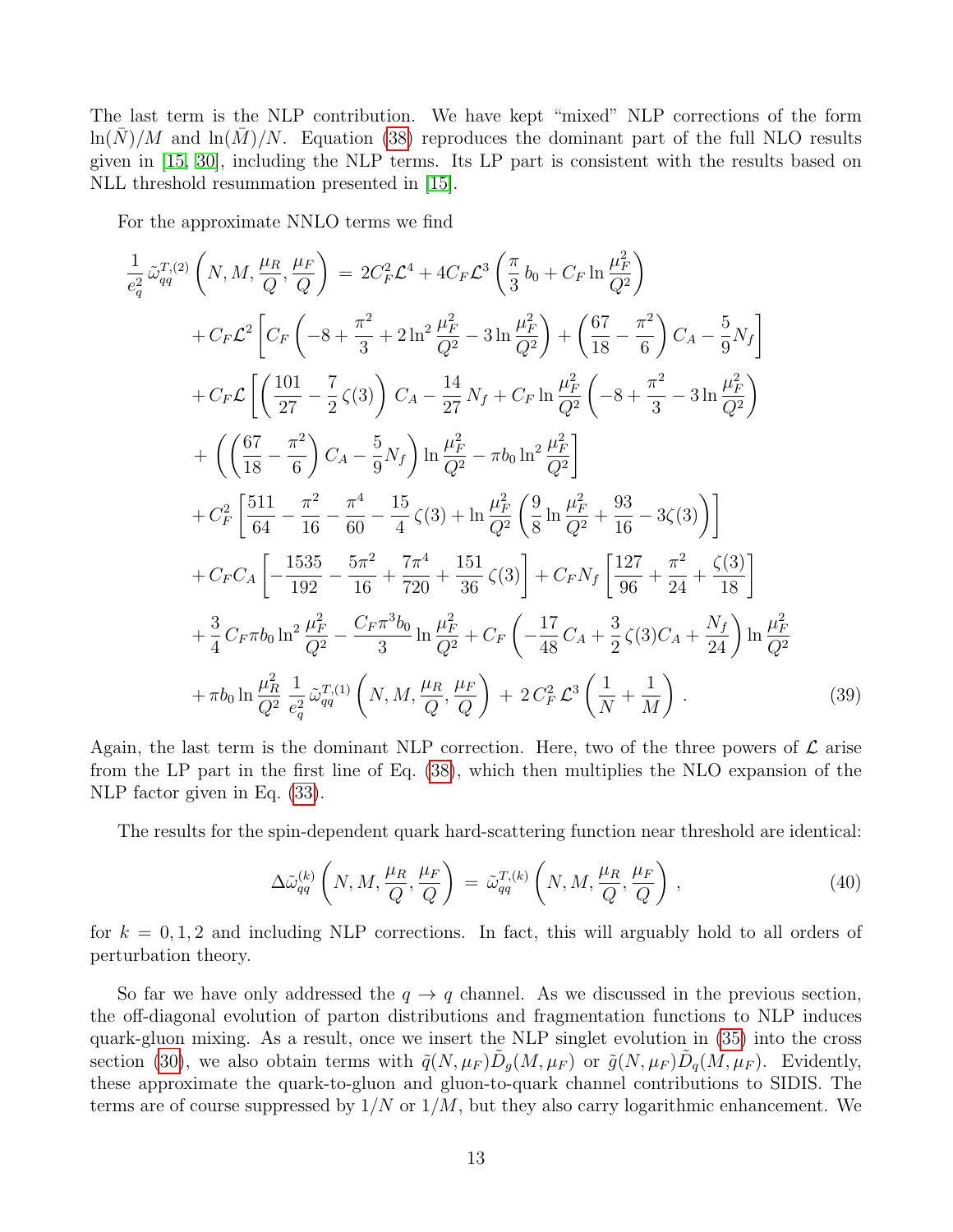find, at NLO:

<span id="page-14-0"></span>
$$
\tilde{\omega}_{gq}^{T,(1)}\left(N,M,\frac{\mu_{R}}{Q},\frac{\mu_{F}}{Q}\right) = -e_{q}^{2}C_{F}\frac{\mathcal{L}}{M},
$$
\n
$$
\tilde{\omega}_{qg}^{T,(1)}\left(N,M,\frac{\mu_{R}}{Q},\frac{\mu_{F}}{Q}\right) = -e_{q}^{2}T_{R}\frac{\mathcal{L}}{N},
$$
\n(41)

with  $T_R = 1/2$ . These expressions reproduce the corresponding full NLO transverse hardscattering functions of Refs. [\[15,](#page-24-11) [30\]](#page-25-6) at large moment variable. Again the contributions to the respective spin-dependent hard-scattering functions  $\Delta\tilde{\omega}_{gq}^{(1)}, \Delta\tilde{\omega}_{gg}^{(1)}$  are identical to the ones given in [\(41\)](#page-14-0).

Unfortunately, the evolution method that we have used here to obtain the NLP corrections fails for the  $q \to q$  and  $q \to q$  channels beyond NLO. We have found this by inspecting related results for the inclusive Drell-Yan process. Here, evolution gives the approximate result

$$
\tilde{\omega}_{qg}^{\mathrm{DY},(2)}(N)\Big|_{\mathrm{evol}} = -(3C_F + C_A) \frac{\ln^3(\bar{N})}{4N},\tag{42}
$$

whereas the correct result is known to be [\[69–](#page-27-6)[74\]](#page-27-7)

$$
\tilde{\omega}_{qg}^{\mathcal{DY},(2)}(N) = -(35C_F + 13C_A) \frac{\ln^3(\bar{N})}{48N}.
$$
\n(43)

The difference of the two results is

$$
\tilde{\omega}_{qg}^{\mathrm{DY},(2)}(N) - \tilde{\omega}_{qg}^{\mathrm{DY},(2)}(N)\Big|_{\mathrm{evol}} = (C_F - C_A) \frac{\ln^3(\bar{N})}{48N}.
$$
\n(44)

This difference may be understood from Ref. [\[48\]](#page-26-4) where the all-order resummation of the leading large-N contributions to the quark-gluon contribution to Drell-Yan was derived. In the light of this, it is clear that evolution cannot correctly produce the leading NNLO terms for the SIDIS  $q \rightarrow g$  and  $q \rightarrow q$  channels. When expanding our corresponding results, we obtain

<span id="page-14-1"></span>
$$
\tilde{\omega}_{gq}^{T,(2)}(N,M) = -\frac{C_F \mathcal{L}}{2M} \left( 4C_F \mathcal{L}^2 - (C_F - C_A) \ln(\bar{N}) \ln(\bar{M}) \right), \n\tilde{\omega}_{qg}^{T,(2)}(N,M) = -\frac{T_R \mathcal{L}}{2N} \left( 4C_F \mathcal{L}^2 - (C_F - C_A) \ln(\bar{N}) \ln(\bar{M}) \right).
$$
\n(45)

We note that the  $1/N$  and  $1/M$  terms in the NLO splitting functions contribute here. As already stated, the results in Eq. [\(45\)](#page-14-1) are not expected to be complete. It would be highly desirable to extend the work of [\[48\]](#page-26-4) to the Drell-Yan process at measured rapidity and to SIDIS. This is of course beyond the scope of the present work. For now we therefore refrain from encouraging use of Eq. [\(45\)](#page-14-1) in any phenomenological analysis. Our NNLO approximations given in this paper therefore only apply to the quark channel.

Appendix [B](#page-21-0) presents our NLO and NNLO near-threshold results as functions of  $\hat{x}$  and  $\hat{z}$ . These are obtained by a straightforward inverse transform of the above Mellin-space results.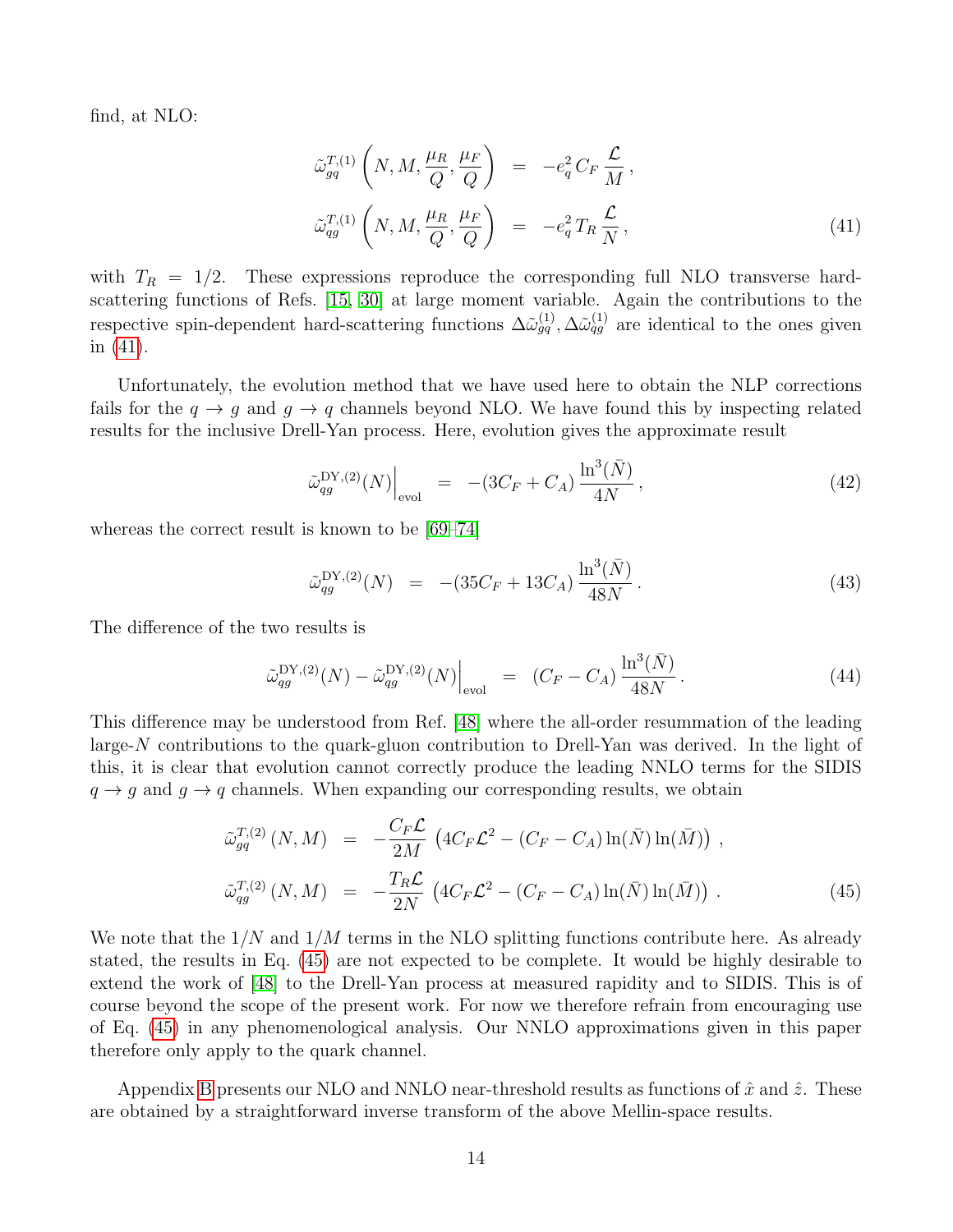### <span id="page-15-0"></span>6 Phenomenological predictions

We now turn to a few illustrative phenomenological applications of our approximate NNLO results. Here we only consider the unpolarized transverse structure function. We reserve a more detailed numerical analysis to future work [\[75\]](#page-27-8), in which we will also investigate the phenomenology of NNLL resummation.

We first need to go back from Mellin space to  $x, z$  space. This is achieved by an inverse double-Mellin transform. The structure function  $\mathcal{F}_i^h(x, z, Q^2)$  can be recovered from its moments  $\tilde{\mathcal{F}}_i^h(N, M, Q^2)$  given in Eq. [\(9\)](#page-4-2) in the following way:

<span id="page-15-1"></span>
$$
\mathcal{F}_i^h(x, z, Q^2) = \int_{\mathcal{C}_N} \frac{dN}{2\pi i} x^{-N} \int_{\mathcal{C}_M} \frac{dM}{2\pi i} z^{-M} \tilde{\mathcal{F}}_i^h(N, M, Q^2) \,, \tag{46}
$$

where  $\mathcal{C}_N$  and  $\mathcal{C}_M$  denote integration contours in the complex plane, one for each Mellin inverse. They have to be chosen in such a way that all singularities of the integrand in  $N$  lie to the left of  $\mathcal{C}_N$ , and likewise for the poles in M and the contour  $\mathcal{C}_M$ . In the actual calculation, we obtained excellent numerical convergence by setting  $N = c_N + \zeta e^{i\phi_N}$  and  $M = c_M + \xi e^{i\phi_M}$  (with  $\zeta, \xi \in [0, \infty]$ as contour parameters), where  $c_N = 1.8$  and  $c_M = 3.3$  and where we tilt each contour by an angle  $\phi_N = \phi_M = 3\pi/4.$ 

To be consistent with the NNLO approximation of the hard-scattering functions that we make, we also need to use NNLO parton distribution functions and fragmentation functions. For the former, we choose the CT18 NNLO set of Ref. [\[76\]](#page-28-0), from which we also adopt the NNLO strong coupling. NNLO analyses of fragmentation functions are still scarce [\[2,](#page-24-13) [77\]](#page-28-1), partly because only the process  $e^+e^- \to h+X$  is available at NNLO. For the present study we use the set of Ref. [\[2\]](#page-24-13). In order to be able to examine the sizes of the various corrections to the cross section, we stick to the NNLO sets of parton distributions and fragmentation functions also when computing LO or NLO results. Unless stated otherwise, we choose the renormalization and factorization scales as  $\mu_R = \mu_F = Q$ . Technically, in order to obtain Mellin moments of the parton distributions and fragmentation functions as needed for Eq. [\(10\)](#page-4-1) in [\(46\)](#page-15-1), we perform fits of a functional form  $P(x)$ to them, so that the Mellin moments of  $P(x)$  can be taken analytically. We have checked that our fits are accurate to better than 1% over the kinematic domain we are interested in.

We present results appropriate for the COMPASS experiment at CERN with c.m. energy  $\sqrt{s} = 17.3 \text{ GeV}$ , and for the EIC with  $\sqrt{s} = 100 \text{ GeV}$ . For both, we consider the process  $\ell p \to \pi^+ X$ . We compute the contribution by the transverse structure function to the SIDIS cross section, using Eq. [\(2\)](#page-2-2) and dropping the longitudinal part. We focus on the z-dependence of the cross section and integrate over  $y \in [0.1, 0.9]$  and  $x \in [0.1, 0.8]$ . Note that we choose both x and z to be rather large so that we are safely in the threshold regime. For COMPASS, our choice of kinematics implies  $Q^2 > 3$  GeV<sup>2</sup>, while  $Q^2 > 100$  GeV<sup>2</sup> at the EIC. We furthermore require  $W > 7$  GeV, where  $W^2 = Q^2(1-x)/x + m_p^2$ .

We note in passing that SIDIS experiments typically quote hadron multiplicities, which are ratios of the SIDIS cross section over the fully inclusive DIS one, for given kinematics. For the present paper we are interested in the actual NNLO corrections to SIDIS, so we do not compute multiplicities here. It would be straightforward to do this by computing DIS to full NNLO.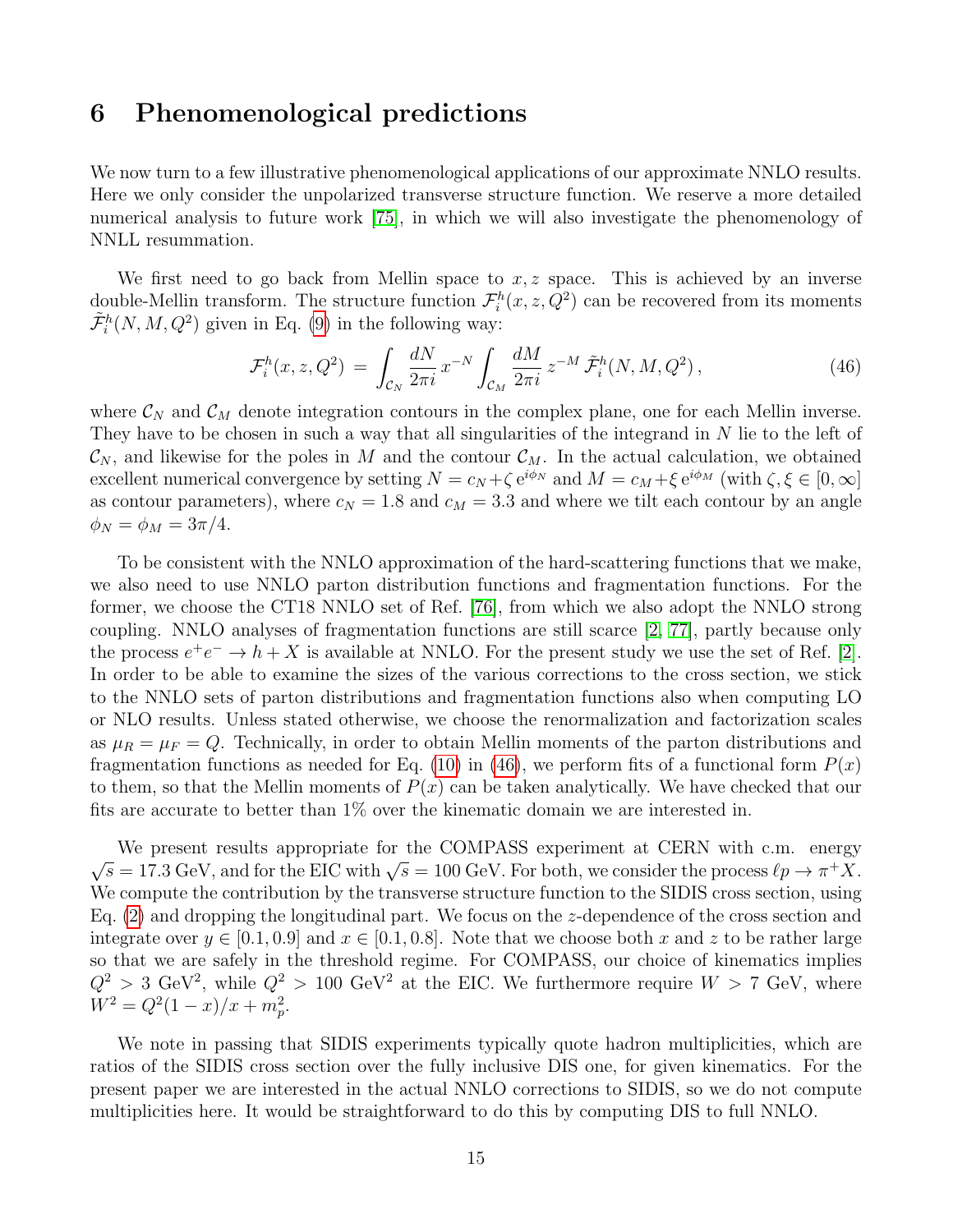

<span id="page-16-0"></span>Figure 1: Left: Ratios of NLO results for the unpolarized  $\ell p \to \pi^+ X$  transverse cross section in the  $q \rightarrow q$  channel to the LO cross section, for COMPASS kinematics with  $x \in [0.1, 0.8]$ . The black solid line shows the exact NLO result from Ref. [\[30\]](#page-25-6), the dashed blue line the LP approximation in Mellin space, and the solid blue line the  $LP+NLP$  approximation. The red dash-dotted line shows the approximation obtained by Eq. [\(60\)](#page-22-0) in  $\hat{x}, \hat{z}$  space. Right: Same for EIC kinematics.

We start by examining NLO, where the exact answer is of course known. In the following we normalize all results by the LO cross section. The left part of Fig. [1](#page-16-0) presents results for COMPASS kinematics. The black line shows the ratio of the full transverse NLO cross section for the  $q \rightarrow q$ channel to the LO one. As one can see, the NLO corrections show the expected strong increase toward large values of z. The dashed blue line shows the LP approximation to the NLO cross section, based on Eq. [\(38\)](#page-12-1) but without the NLP term in the second line. The result shows overall good agreement with full NLO, indicating the dominance of the threshold regime, but has a nearly constant difference to the exact result. The agreement with full NLO becomes even much better when the dominant NLP corrections in the second line of Eq. [\(38\)](#page-12-1) are included, as shown by the solid blue line. Clearly the full NLO is excellently approximated by this near-threshold result over the whole range in z, and especially so toward large z.

It is interesting to compare the NLO approximations based on the Mellin-space calculation (as shown so far) and on Eq. [\(60\)](#page-22-0) in  $\hat{x}, \hat{z}$  space. The two approximations differ by terms that are even more suppressed than the NLP terms. Nevertheless, their numerical difference is quite large, with the Mellin result yielding a far better approximation to the exact NLO result than the approximate  $\hat{x}, \hat{z}$  space result. We thus conclude that Mellin space appears better suited for obtaining accurate approximations to the full result. Similar conclusions were obtained for other processes, such as for Higgs boson production [\[31\]](#page-25-7).

The right part of Fig. [1](#page-16-0) shows corresponding results for the EIC. They have a very similar trend as our COMPASS results, with a slightly reduced size of the corrections near threshold. This is expected due to the larger  $Q^2$  relevant at the EIC. Again, the NLO corrections are extremely well reproduced by the approximate ones generated by Mellin-space LP+NLP resummation.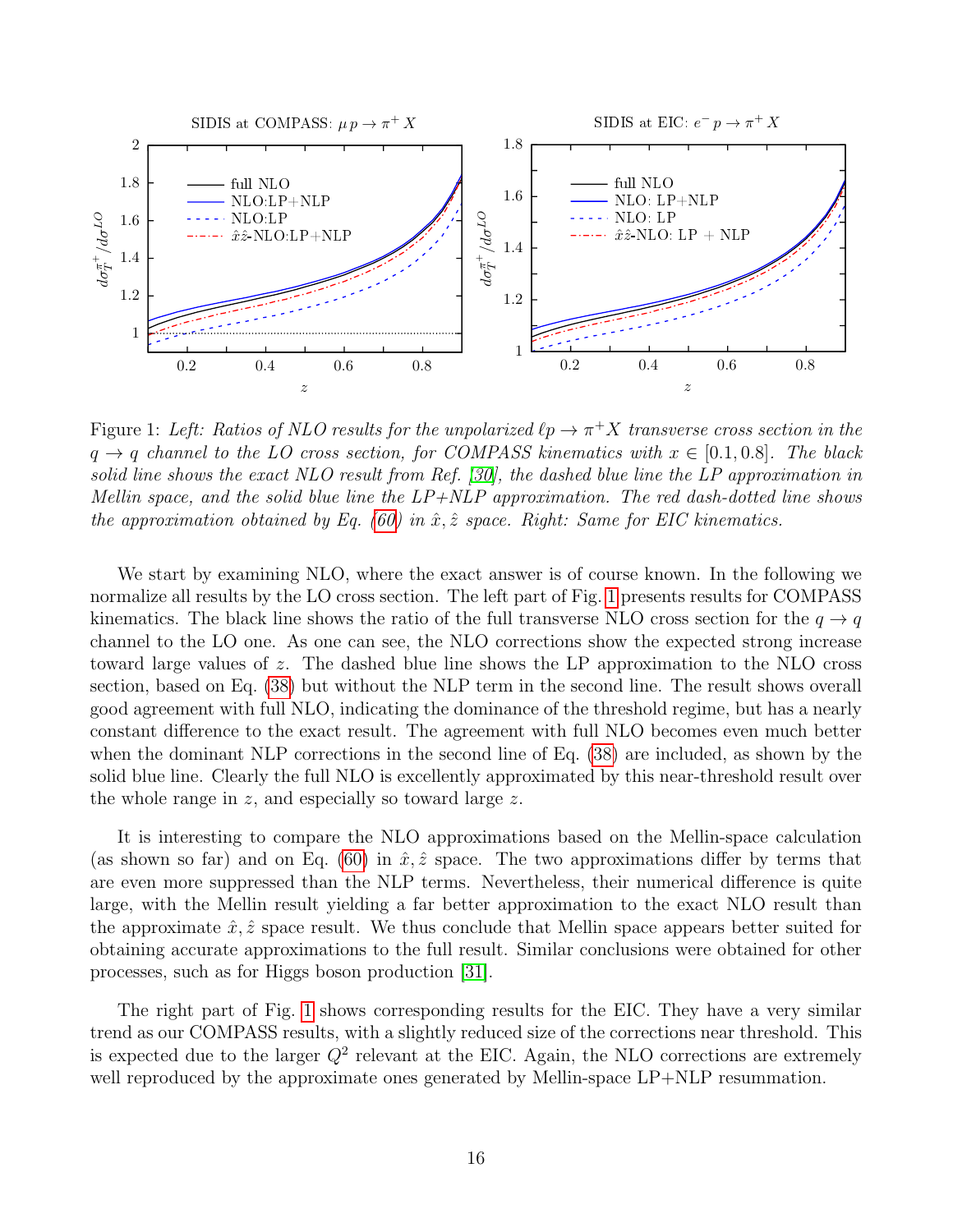

<span id="page-17-0"></span>Figure 2: Left: Ratios of Mellin-space NNLO results for the unpolarized transverse cross section in the  $q \rightarrow q$  channel to the LO cross section, with NLP corrections (blue solid) and without NLPs (blue dashed), for  $\ell p \to \pi^+ X$  at COMPASS. For comparison we also show the full NLO result again. Right: Same for EIC kinematics.

The findings in Fig. [1](#page-16-0) provide confidence that our Mellin-space NNLO expansions based on resummation also provide an accurate approximation to the full NNLO corrections for the  $q \rightarrow q$ channel. Figure [2](#page-17-0) presents our NNLO results, again normalized to LO. Here we have included the exact NLO part of the cross section, so that the approximation only applies to the NNLO terms. The dashed line shows the result based on the LP terms at NNLO, while for the solid one we have included the dominant NLP terms as well. We also display again the curves for full NLO that were already shown in Fig. [1.](#page-16-0) One can see that the NNLO corrections become sizable as  $z \to 1$ , where the threshold logarithms grow in size. As in the NLO case, there is a rather significant positive contribution to the cross section by the NLP terms, both for COMPASS and the EIC.

Inclusion of the dominant NNLO terms is expected to reduce the dependence of the cross section on the renormalization and factorization scales. Figure [3](#page-18-0) shows the variation of the LO, full NLO and the (approximate) NNLO cross sections with scale. Here we vary independently  $\mu_F = Q/2, Q, 2Q$  and  $\mu_R = Q/2, Q, 2Q$ . Among the nine combinations this results in, we discard the two with very disparate values, that is,  $\mu_F = Q/2$ ,  $\mu_R = 2Q$  and  $\mu_F = 2Q$ ,  $\mu_R = Q/2$ . We then take the envelope of the remaining seven results. The figure shows the resulting bands. We present them in terms of the ratio  $(d\sigma(\mu_F, \mu_R) - d\sigma(\mu_F = \mu_R = Q))/d\sigma(\mu_F = \mu_R = Q)$ , so that the cross section with  $\mu_F = \mu_R = Q$  always produces the zero line in the plot. The result for COMPASS<sup>|</sup> (left figure) shows that around  $z = 0.1$  the NNLO scale uncertainty is large, but does improve significantly toward higher z where it becomes better than the NLO one. It does, however, remain non-negligible even at large z. The main patterns are reproduced also for EIC kinematics (right part of the figure); however, here the scale uncertainty is overall very small at NNLO, showing a band that is much narrower than the NLO one at medium to large  $z$ . We note

<span id="page-17-1"></span>For COMPASS, we now increase the lower cut on  $Q^2$  to  $Q^2 > 5 \text{ GeV}^2$ , so that we can reasonably use the scale  $\mu = Q/2.$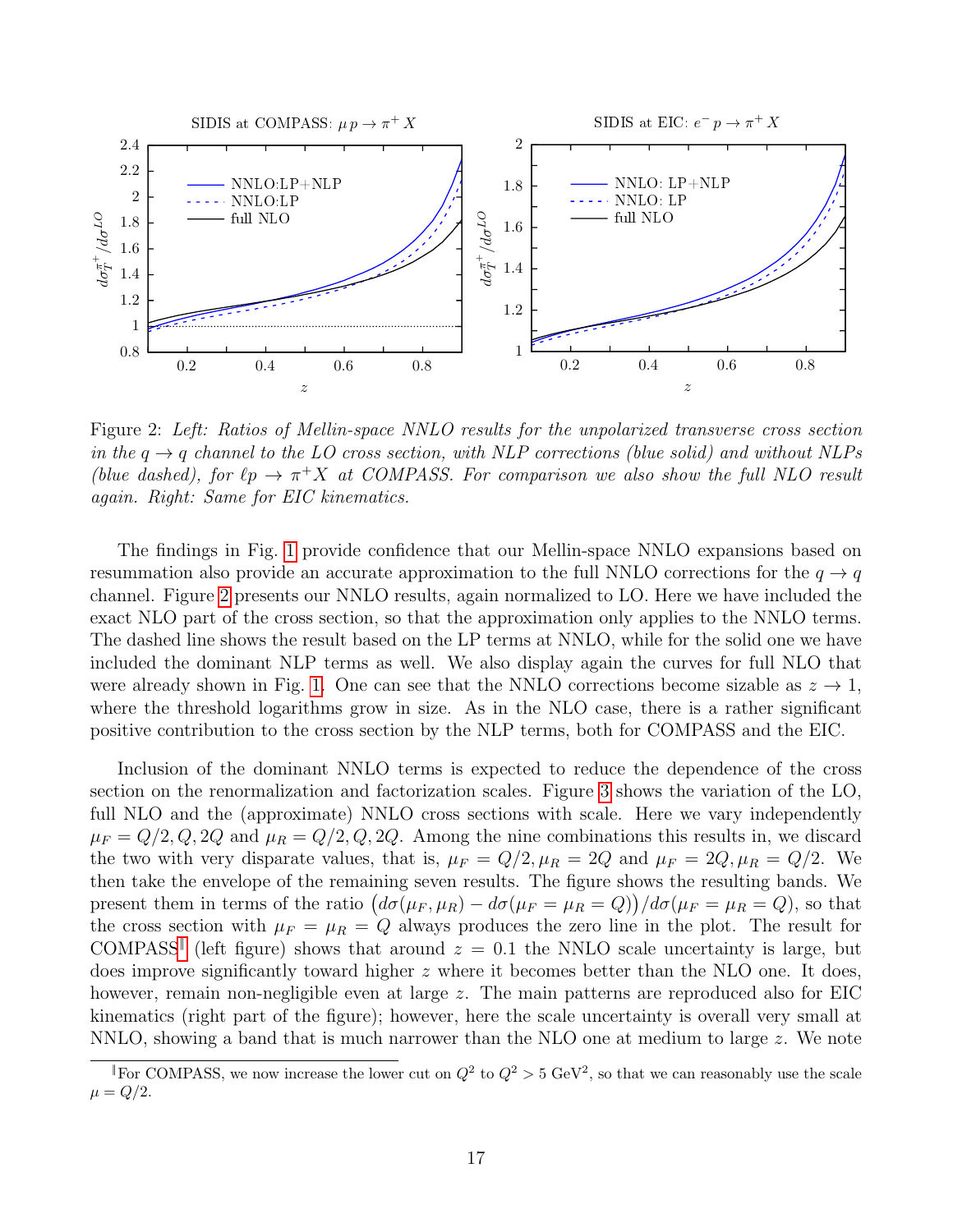

<span id="page-18-0"></span>Figure 3: Left: Scale dependence of the NLO and approximate NNLO cross sections for COMPASS kinematics. We have varied  $\mu_F$  and  $\mu_R$  as described in the text. We have used  $Q^2 > 5$  GeV<sup>2</sup> here. Right: Same for EIC kinematics.

that we have included the NLO contributions by the qg subprocesses in the results shown in the figure, whose effects are however relatively small.

We finally note that we do not consider the SIDIS spin asymmetry here. Since the approximate NNLO corrections are identical for the spin-averaged and spin-dependent cross sections (even for the dominant NLP terms), the asymmetry is expected to be affected very little by the corrections. This was indeed already observed in the NLL study [\[16\]](#page-24-12).

#### 7 Conclusions and outlook

We have presented approximate next-to-next-to-leading order corrections to semi-inclusive DIS,  $\ell p \to \ell hX$ . These corrections apply to the quark channel and are based on the threshold resummation formalism. We have first determined all ingredients for threshold resummation for SIDIS at next-to-next-to-leading logarithmic accuracy, extending previous work by one logarithmic order. As SIDIS is characterized by two "scaling" variables,  $\hat{x} = Q^2/2p \cdot q$  and  $\hat{z} = p \cdot p_c/P \cdot q$ , the moment-space resummation is naturally formulated in terms of two Mellin moments  $N$  and  $M$ . Although these are separate variables, the SIDIS resummation formula may be obtained by that for the inclusive Drell-Yan cross section by a simple rescaling  $N \to \sqrt{NM}$ , up to differences associated with the fact that the virtual photon in SIDIS is spacelike. These differences are accounted for by the hard factor in the resummed SIDIS cross section, which is related to the spacelike quark form factor rather than the timelike one contributing to Drell-Yan. We have subsequently expanded the resummed expressions to  $\mathcal{O}(\alpha_s^2)$ , to obtain the NNLO corrections.

To further improve the accuracy of the near-threshold NNLL and NNLO approximation we have determined also the dominant subleading terms which are suppressed by  $1/N$  or  $1/M$  near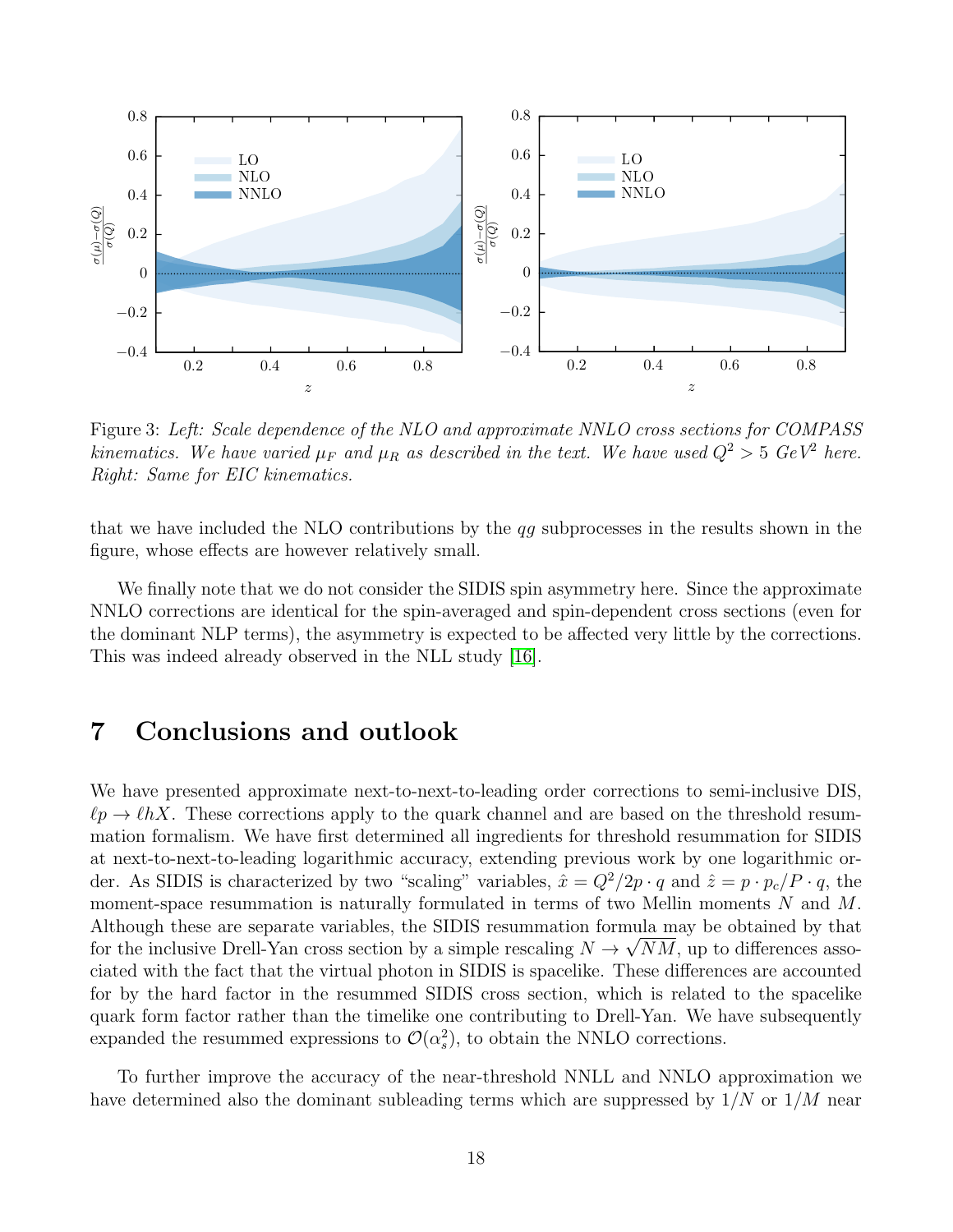threshold, but still enhanced by logarithms. These "next-to-leading power" terms may be obtained by use of the DGLAP evolution of the parton distribution functions between scales Q and  $Q/\sqrt{\bar{N}\bar{M}}$ . We have found that the approximate NNLO corrections are identical for the spinaveraged (transverse) cross section and the longitudinally polarized one, even including the NLP corrections. This has important ramifications for phenomenology as it means that the SIDIS spin asymmetry will be largely unaffected even by NNLO corrections.

We have presented a few basic phenomenological results at approximate NNLO. These indicate a significant increase of the cross section at large  $z$ , as well as a still sizable contribution of the NLP corrections. Our results are readily suited for initial studies of SIDIS at NNLO in "global" fitting frameworks for fragmentation functions and/or parton distributions, especially polarized ones. Furthermore, the corrections we have derived will provide important benchmarks for future full NNLO calculations of SIDIS.

There are several avenues for future improvements on our work. Extension to approximate  $N<sup>3</sup>LO$  near threshold and to  $N<sup>3</sup>LL$  resummation would be quite straightforward [\[75\]](#page-27-8). As already mentioned earlier, it will also be important to address the quark-gluon channels to SIDIS and to determine their dominant NLP corrections, following the lines in Ref. [\[48\]](#page-26-4). In the same vein, the longitudinal SIDIS structure function should be addressed at higher orders. For inclusive DIS,  $F_L$ receives corrections as large as  $\alpha_s^2 \ln^2(1-x)$  at high x, which were derived and extended to all orders in Ref. [\[45\]](#page-26-5). Although these are again NLP corrections, it will be relevant to investigate the corresponding logarithmic structure of  $F<sub>L</sub>$  in SIDIS. Finally, we note that the corrections we have derived here are really valid when both  $x$  and  $z$  are large. The recent study [\[63\]](#page-27-0) considers the Drell-Yan cross section at measured rapidity and derives a factorization theorem that is valid when only one of the two kinematic variables  $\sqrt{z}e^{\pm y}$  is large, while the other can have an arbitrary value. Extension of such a theorem to the SIDIS case when only x or z is large would be quite valuable as it would extend the validity of the threshold approximation for SIDIS.

### Acknowledgements

We acknowledge useful communications with F. Olness, V. Ravindran, O. Schüle, G. Sterman, and M. Stratmann. This study was supported in part by Deutsche Forschungsgemeinschaft (DFG) through the Research Unit FOR 2926 (project number 40824754).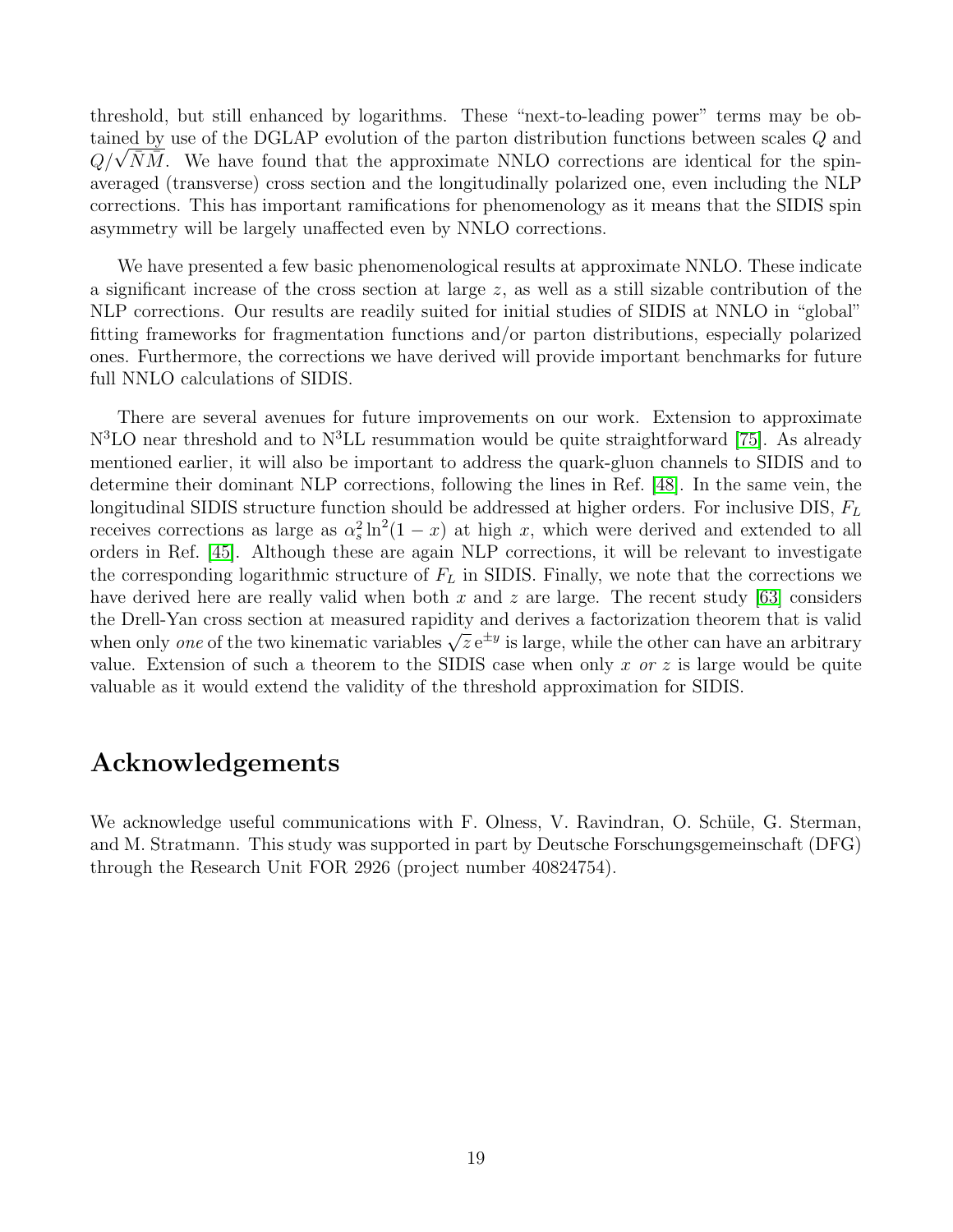# <span id="page-20-0"></span>A Appendix: Coefficients for resummation to NNLL

We use the following expansion of the running strong coupling [\[31,](#page-25-7) [79\]](#page-28-2)

$$
\alpha_s(\mu) = \frac{\alpha_s(\mu_R)}{X} \left[ 1 - \frac{\alpha_s(\mu_R)}{X} \frac{b_1}{b_0} \ln X + \left( \frac{\alpha_s(\mu_R)}{X} \right)^2 \left( \frac{b_1^2}{b_0^2} \left( \ln^2 X - \ln X + X - 1 \right) - \frac{b_2}{b_0} (X - 1) \right) \right],
$$
\n(47)

where

$$
X \equiv 1 + b_0 \alpha_s(\mu_R) \ln \frac{\mu^2}{\mu_R^2},\tag{48}
$$

and

$$
b_0 = \frac{1}{12\pi} (11C_A - 2N_f) , \qquad b_1 = \frac{1}{24\pi^2} (17C_A^2 - 5C_A N_f - 3C_F N_f) ,
$$
  
\n
$$
b_2 = \frac{1}{64\pi^3} \left( \frac{2857}{54} C_A^3 - \frac{1415}{54} C_A^2 N_f - \frac{205}{18} C_A C_F N_f + C_F^2 N_f + \frac{79}{54} C_A N_f^2 + \frac{11}{9} C_F N_f^2 \right),
$$
(49)

with  $N_f$  the number of flavors and

$$
C_F = \frac{N_c^2 - 1}{2N_c} = \frac{4}{3}, \quad C_A = N_c = 3. \tag{50}
$$

The various functions we use in the main text have the following perturbative expansions:

$$
A_q(\alpha_s) = \frac{\alpha_s}{\pi} A_q^{(1)} + \left(\frac{\alpha_s}{\pi}\right)^2 A_q^{(2)} + \left(\frac{\alpha_s}{\pi}\right)^3 A_q^{(3)} + \mathcal{O}(\alpha_s^4),
$$
  

$$
\widehat{D}_q(\alpha_s) = \left(\frac{\alpha_s}{\pi}\right)^2 \widehat{D}_q^{(2)} + \mathcal{O}(\alpha_s^3),
$$
  

$$
P_{q,\delta}(\alpha_s) = \frac{\alpha_s}{\pi} P_{q,\delta}^{(1)} + \left(\frac{\alpha_s}{\pi}\right)^2 P_{q,\delta}^{(2)} + \mathcal{O}(\alpha_s^3),
$$
 (51)

where to NNLL we use the coefficients of  $A_q$  from [\[79–](#page-28-2)[83\]](#page-28-3):

$$
A_q^{(1)} = C_F, \qquad A_q^{(2)} = \frac{1}{2} C_F \left[ C_A \left( \frac{67}{18} - \frac{\pi^2}{6} \right) - \frac{5}{9} N_f \right],
$$
  
\n
$$
A_q^{(3)} = \frac{1}{4} C_F \left[ C_A^2 \left( \frac{245}{24} - \frac{67}{9} \zeta (2) + \frac{11}{6} \zeta (3) + \frac{11}{5} \zeta (2)^2 \right) + C_F N_f \left( -\frac{55}{24} + 2 \zeta (3) \right) \right]
$$
  
\n
$$
+ C_A N_f \left( -\frac{209}{108} + \frac{10}{9} \zeta (2) - \frac{7}{3} \zeta (3) \right) - \frac{1}{27} N_f^2 \right],
$$
\n(52)

Furthermore [\[31,](#page-25-7) [32,](#page-25-8) [79,](#page-28-2) [84\]](#page-28-4),

$$
\widehat{D}_q^{(2)} = C_F \left[ C_A \left( -\frac{101}{27} + \frac{7}{2} \zeta(3) \right) + \frac{14}{27} N_f \right],
$$
\n(53)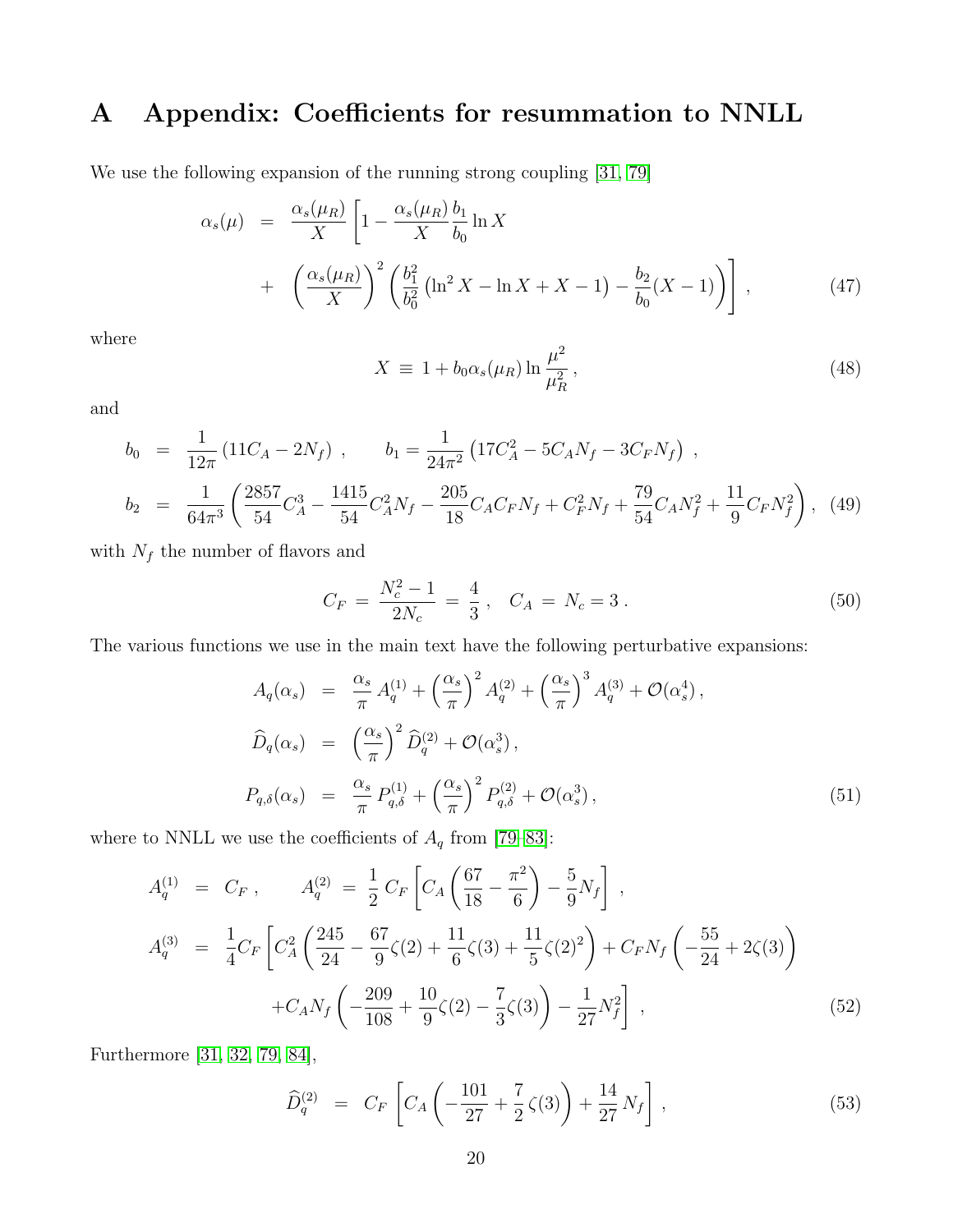and [\[85\]](#page-28-5)

$$
P_{q,\delta}^{(1)} = \frac{3}{4} C_F,
$$
  
\n
$$
P_{q,\delta}^{(2)} = \frac{1}{4} \left[ C_F^2 \left( \frac{3}{8} - 3\zeta(2) + 6\zeta(3) \right) + C_F C_A \left( \frac{17}{24} + \frac{11}{3} \zeta(2) - 3\zeta(3) \right) - \frac{C_F N_f}{2} \left( \frac{1}{6} + \frac{4}{3} \zeta(2) \right) \right].
$$
\n(54)

Finally, the coefficient  $\widehat{C}_{qq}$  in Eq. [\(18\)](#page-6-1) is expanded as

$$
\widehat{C}_{qq}\left(\alpha_s(\mu_R),\frac{\mu_R}{Q}\right) = 1 + \frac{\alpha_s(\mu_R)}{\pi} \widehat{C}^{(1)} + \left(\frac{\alpha_s(\mu_R)}{\pi}\right)^2 \widehat{C}^{(2)} + \mathcal{O}(\alpha_s^3),\tag{55}
$$

with [\[31\]](#page-25-7)

$$
\widehat{C}^{(1)} = \frac{\pi^2}{3} A_q^{(1)},\tag{56}
$$

$$
\widehat{C}^{(2)} = \frac{\pi^4}{18} \left( A_q^{(1)} \right)^2 + A_q^{(1)} \pi b_0 \left( \frac{\pi^2}{3} \ln \frac{\mu_R^2}{Q^2} + \frac{8}{3} \zeta(3) \right) + \frac{\pi^2}{3} A_q^{(2)}.
$$
\n
$$
(57)
$$

# <span id="page-21-0"></span>B Appendix: Near-threshold results in  $x, z$ -space

Performing a double-inverse Mellin transform of the results given in Eqs. [\(38\)](#page-12-1) and [\(39\)](#page-13-0) we obtain approximate results for the quark-to-quark hard-scattering function  $\omega_{qq}^T(\hat{x}, \hat{z}, \alpha_s(\mu_R), \mu_R/Q, \mu_F/Q)$ in Eq. [\(4\)](#page-3-1), valid near threshold. To obtain compact expressions, we introduce the following abbreviations:

$$
\delta_x \equiv \delta(1-\hat{x}), \quad \delta_z \equiv \delta(1-\hat{z}),
$$
  
\n
$$
\mathcal{D}_x^i \equiv \left[\frac{\ln^i(1-\hat{x})}{1-\hat{x}}\right]_+, \quad \mathcal{D}_z^i \equiv \left[\frac{\ln^i(1-\hat{z})}{1-\hat{z}}\right]_+,
$$
  
\n
$$
\ell_x^i \equiv \ln^i(1-\hat{x}), \quad \ell_z^i \equiv \ln^i(1-\hat{z}).
$$
\n(58)

We write

$$
\frac{1}{e_q^2} \omega_{qq}^T \left( \hat{x}, \hat{z}, \alpha_s, \frac{\mu_R}{Q}, \frac{\mu_F}{Q} \right) = \delta_x \delta_z + \frac{\alpha_s}{\pi} C_F \Delta_{qq}^{(1)} \n+ \left( \frac{\alpha_s}{\pi} \right)^2 C_F \left[ C_F \Delta_{qq}^{(2), C_F} + C_A \Delta_{qq}^{(2), C_A} + N_f \Delta_{qq}^{(2), N_f} \right] \n+ \left( \frac{\alpha_s}{\pi} \right)^2 \pi b_0 C_F \Delta_{qq}^{(1)} \ln \frac{\mu_R^2}{Q^2} + \mathcal{O}(\alpha_s^3).
$$
\n(59)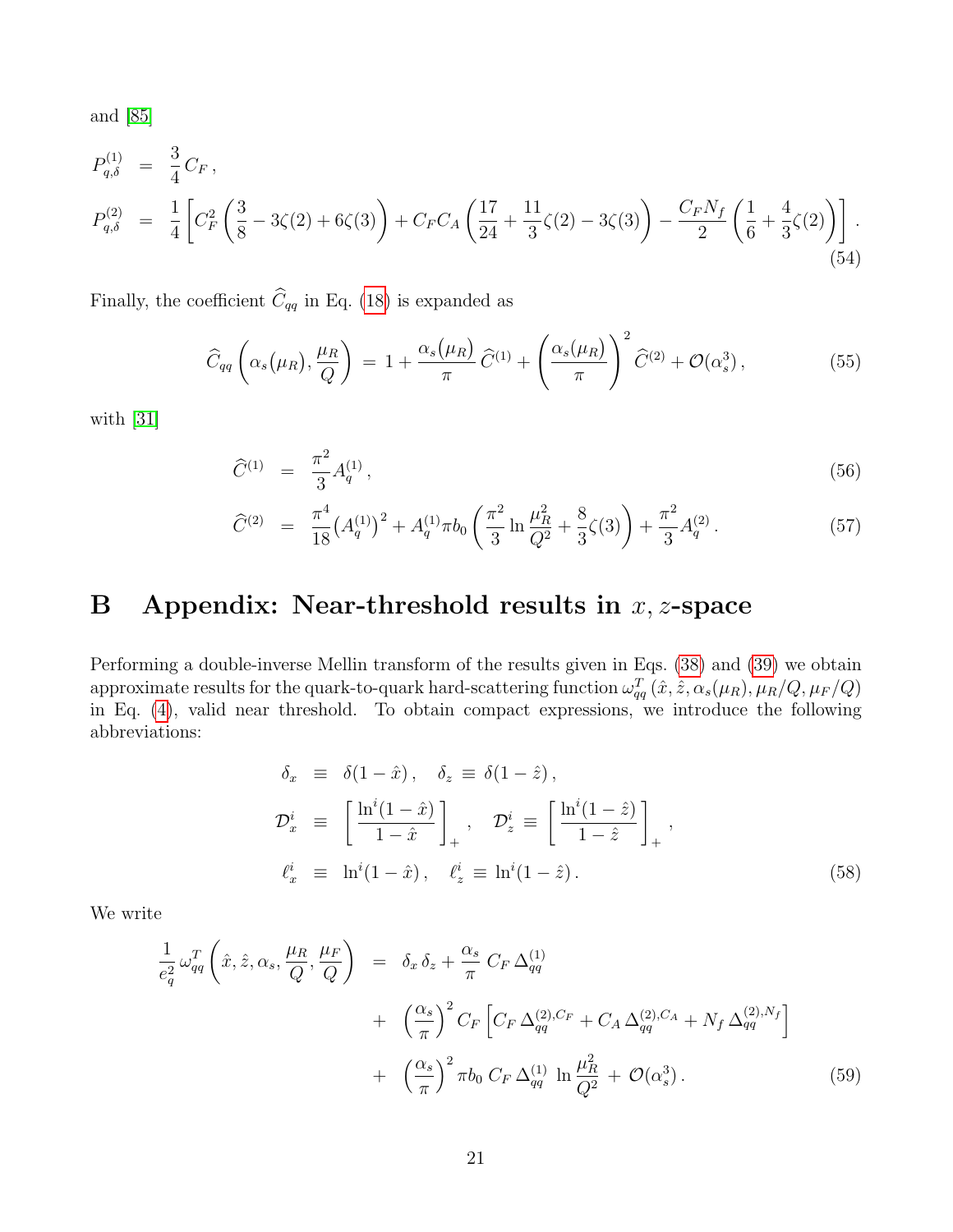The NLO term reads

<span id="page-22-0"></span>
$$
\Delta_{qq}^{(1)} = \delta_x \mathcal{D}_z^1 + \delta_z \mathcal{D}_x^1 + \mathcal{D}_x^0 \mathcal{D}_z^0 - 4\delta_x \delta_z - \delta_x \left( \mathcal{D}_z^0 + \frac{3}{4} \delta_z \right) \ln \frac{\mu_F^2}{Q^2} - \delta_z \left( \mathcal{D}_x^0 + \frac{3}{4} \delta_x \right) \ln \frac{\mu_F^2}{Q^2}
$$
  
-  $\mathcal{D}_x^0 - \mathcal{D}_z^0 - \delta_x \ell_z^1 - \delta_z \ell_x^1$ . (60)

Note that we have included the NLP contributions, which are given in the second line. They show up as terms that carry only a single distribution, in either  $\hat{x}$  or  $\hat{z}$ .

Since the NNLO  $C_F^2$  contribution is quite lengthy, we split it into its LP and NLP contributions and write it as

$$
\Delta_{qq}^{(2),C_F} = \Delta_{qq,\text{LP}}^{(2),C_F} + \Delta_{qq,\text{NLP}}^{(2),C_F}.
$$
\n(61)

We then have for the leading-power part:

<span id="page-22-1"></span>
$$
\Delta_{qq,\text{LP}}^{(2),C_F} = \frac{1}{2} \left( \delta_x \, \mathcal{D}_z^3 + \delta_z \, \mathcal{D}_x^3 \right) + \frac{3}{2} \left( \mathcal{D}_x^0 \mathcal{D}_z^2 + \mathcal{D}_z^0 \mathcal{D}_x^2 + 2 \, \mathcal{D}_x^1 \mathcal{D}_z^1 \right) \n- \left( 4 + \frac{\pi^2}{3} \right) \left( \mathcal{D}_x^0 \mathcal{D}_z^0 + \delta_x \, \mathcal{D}_z^1 + \delta_z \mathcal{D}_x^1 \right) + 2 \zeta (3) \left( \delta_x \, \mathcal{D}_z^0 + \delta_z \, \mathcal{D}_x^0 \right) \n+ \delta_x \, \delta_z \left( \frac{511}{64} - \frac{15 \zeta (3)}{4} + \frac{29 \pi^2}{48} - \frac{7 \pi^4}{360} \right) \n+ \left[ \delta_x \, \mathcal{D}_z^1 + \delta_z \, \mathcal{D}_x^1 + \mathcal{D}_x^0 \, \mathcal{D}_z^0 + \frac{3}{2} \left( \delta_x \, \mathcal{D}_z^0 + \delta_z \, \mathcal{D}_x^0 \right) + \delta_x \, \delta_z \left( \frac{9}{8} - \frac{\pi^2}{6} \right) \right] \ln^2 \frac{\mu_F^2}{Q^2} \n+ \left( - \frac{3}{2} \left( \delta_x \, \mathcal{D}_z^2 + \delta_z \, \mathcal{D}_x^2 + 2 \, \mathcal{D}_x^0 \, \mathcal{D}_z^1 + 2 \, \mathcal{D}_z^0 \, \mathcal{D}_x^1 + \mathcal{D}_x^0 \, \mathcal{D}_z^0 + \delta_x \, \mathcal{D}_z^1 + \delta_z \, \mathcal{D}_x^1 \right) \n+ \left( 4 + \frac{\pi^2}{3} \right) \left( \delta_x \, \mathcal{D}_z^0 + \delta_z \, \mathcal{D}_x^0 \right) + \delta_x \, \delta_z \left( -5 \zeta (3) + \frac{\pi^2}{4} + \frac{93}{16} \right) \left[ \ln \frac{\mu_F^2}{Q^2},
$$
\n(62)

while the dominant NLP terms are given by

$$
\Delta_{qq,\text{NLP}}^{(2),C_F} = -\frac{3}{2} \left( \mathcal{D}_x^2 + \mathcal{D}_z^2 + 2 \mathcal{D}_x^1 \ell_z^1 + 2 \mathcal{D}_z^1 \ell_x^1 + \mathcal{D}_x^0 \ell_z^2 + \mathcal{D}_z^0 \ell_x^2 \right) - \frac{1}{2} \left( \delta_x \ell_z^3 + \delta_z \ell_x^3 \right) . \tag{63}
$$

The  $C_F C_A$  and  $C_F N_f$  parts do not possess any dominant NLP contributions (see Eq. [\(39\)](#page-13-0)). They read:

<span id="page-22-2"></span>
$$
\Delta_{qq}^{(2),C_A} = -\frac{11}{24} \left( \delta_x \mathcal{D}_z^2 + \delta_z \mathcal{D}_x^2 + 2 \mathcal{D}_x^0 \mathcal{D}_z^1 + 2 \mathcal{D}_z^0 \mathcal{D}_x^1 \right) + \left( \frac{67}{36} - \frac{\pi^2}{12} \right) \left( \mathcal{D}_x^0 \mathcal{D}_z^0 + \delta_x \mathcal{D}_z^1 + \delta_z \mathcal{D}_x^1 \right) + \left( \delta_x \mathcal{D}_z^0 + \delta_z \mathcal{D}_x^0 \right) \left( \frac{7\zeta(3)}{4} + \frac{11\pi^2}{72} - \frac{101}{54} \right) + \delta_x \delta_z \left( \frac{43\zeta(3)}{12} + \frac{17\pi^4}{720} - \frac{1535}{192} - \frac{269\pi^2}{432} \right) + \frac{11}{24} \left[ \delta_x \mathcal{D}_z^0 + \delta_z \mathcal{D}_x^0 + \frac{3}{2} \delta_x \delta_z \right] \ln^2 \frac{\mu_F^2}{Q^2} + \left[ -(\delta_x \mathcal{D}_z^0 + \delta_z \mathcal{D}_x^0) \left( \frac{67}{36} - \frac{\pi^2}{12} \right) + \delta_x \delta_z \left( \frac{3\zeta(3)}{2} - \frac{11\pi^2}{36} - \frac{17}{48} \right) \right] \ln \frac{\mu_F^2}{Q^2}.
$$
 (64)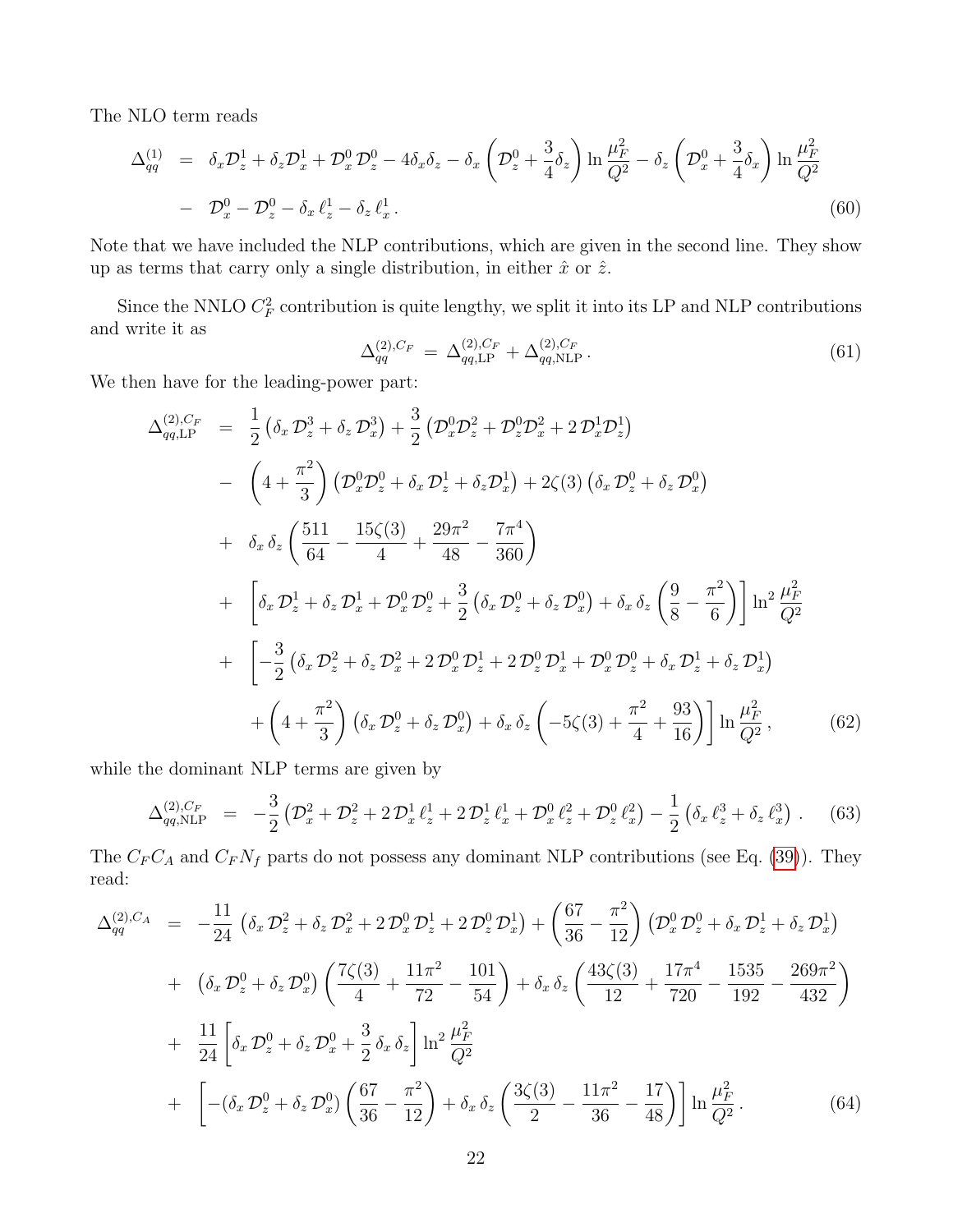and

<span id="page-23-0"></span>
$$
\Delta_{qq}^{(2),N_f} = \frac{1}{12} \left( \delta_x \mathcal{D}_z^2 + \delta_z \mathcal{D}_x^2 + 2 \mathcal{D}_x^0 \mathcal{D}_z^1 + 2 \mathcal{D}_z^0 \mathcal{D}_x^1 \right) - \frac{5}{18} \left( \mathcal{D}_x^0 \mathcal{D}_z^0 + \delta_x \mathcal{D}_z^1 + \delta_z \mathcal{D}_x^1 \right) + \left( \delta_x \mathcal{D}_z^0 + \delta_z \mathcal{D}_x^0 \right) \left( \frac{7}{27} - \frac{\pi^2}{36} \right) + \delta_x \delta_z \left( \frac{\zeta(3)}{6} + \frac{19\pi^2}{216} + \frac{127}{96} \right) - \frac{1}{12} \left[ \delta_x \mathcal{D}_z^0 + \delta_z \mathcal{D}_x^0 + \frac{3}{2} \delta_x \delta_z \right] \ln^2 \frac{\mu_F^2}{Q^2} + \left[ \frac{5}{18} \left( \delta_x \mathcal{D}_z^0 + \delta_z \mathcal{D}_x^0 \right) + \delta_x \delta_z \left( \frac{1}{24} + \frac{\pi^2}{18} \right) \right] \ln \frac{\mu_F^2}{Q^2}.
$$
 (65)

We stress that the results in Eqs. [\(62\)](#page-22-1),[\(64\)](#page-22-2),[\(65\)](#page-23-0) collect all double distributions in  $\hat{x}$  and  $\hat{z}$  that arise at NNLO. We also note that the Mellin-space and the  $x, z$ -space expressions near threshold are not strictly identical, but differ by terms that are suppressed near threshold. These terms are generically of the form  $\ln^{m}(\bar{N})/N^{2}$  or  $1/N$  (without logarithms) in Mellin space (and likewise with N replaced by M), and of the form  $(1 - \hat{x}) \ln^{m}(1 - \hat{x})$  or constant (and also with  $\hat{x}$  replaced by  $\hat{z}$ ) in  $x, z$ -space.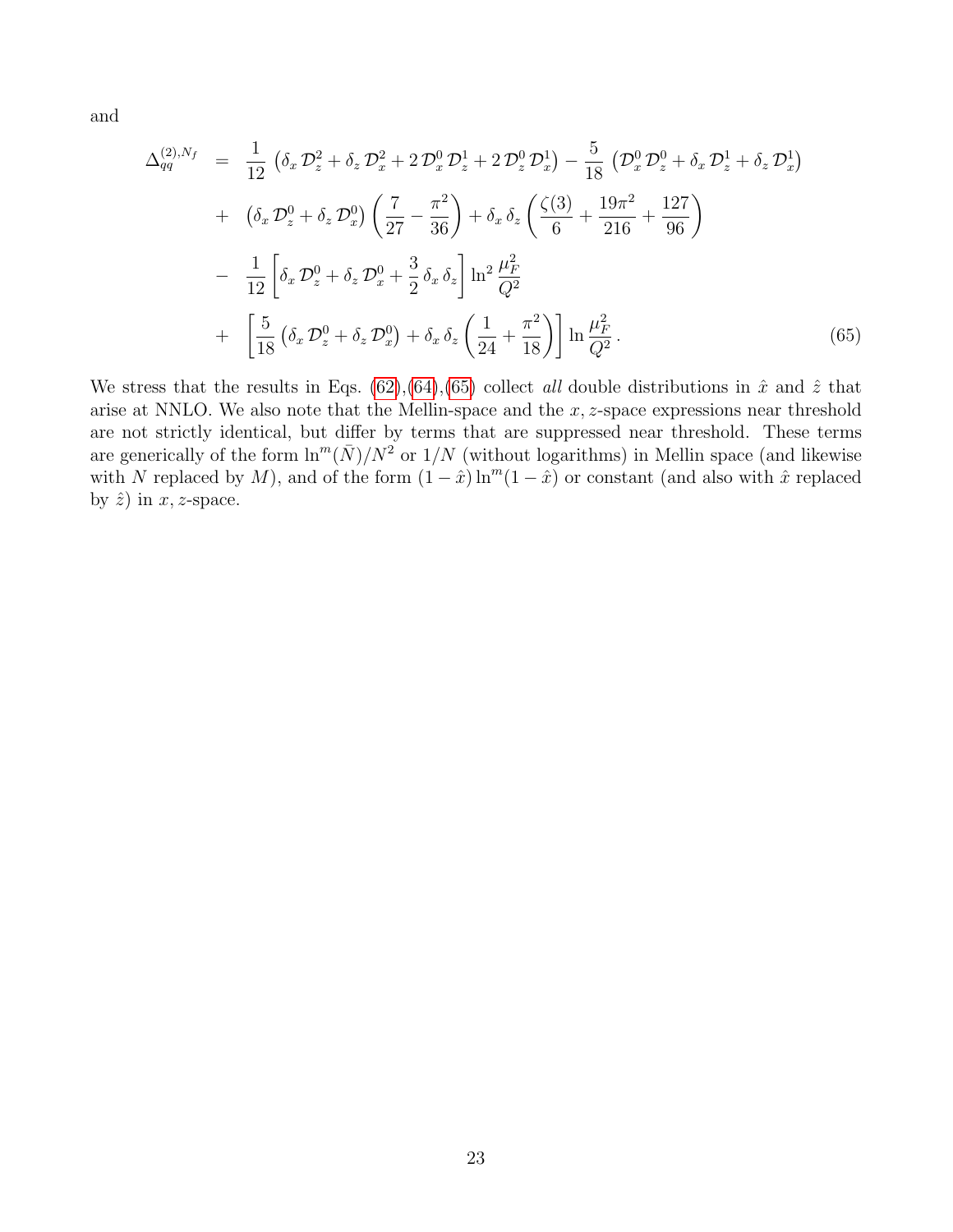### References

- <span id="page-24-0"></span>[1] D. de Florian, M. Epele, R. J. Hernandez-Pinto, R. Sassot and M. Stratmann, Phys. Rev. D 95, no.9, 094019 (2017) [\[arXiv:1702.06353](http://arxiv.org/abs/1702.06353) [hep-ph]].
- <span id="page-24-13"></span>[2] D. P. Anderle, T. Kaufmann, M. Stratmann and F. Ringer, Phys. Rev. D 95, no.5, 054003 (2017) [\[arXiv:1611.03371](http://arxiv.org/abs/1611.03371) [hep-ph]].
- [3] E. Leader, A. V. Sidorov and D. B. Stamenov, Phys. Rev. D 93, no.7, 074026 (2016) [\[arXiv:1506.06381](http://arxiv.org/abs/1506.06381) [hep-ph]].
- [4] V. Bertone et al. [NNPDF], Eur. Phys. J. C 78, no.8, 651 (2018) [\[arXiv:1807.03310](http://arxiv.org/abs/1807.03310) [hep-ph]].
- <span id="page-24-1"></span>[5] R. A. Khalek, V. Bertone and E. R. Nocera, [\[arXiv:2105.08725](http://arxiv.org/abs/2105.08725) [hep-ph]].
- <span id="page-24-2"></span>[6] D. de Florian, R. Sassot, M. Stratmann and W. Vogelsang, Phys. Rev. D 80, 034030 (2009) [\[arXiv:0904.3821](http://arxiv.org/abs/0904.3821) [hep-ph]]; Phys. Rev. Lett. 113, no.1, 012001 (2014) [\[arXiv:1404.4293](http://arxiv.org/abs/1404.4293) [hepph]].
- <span id="page-24-3"></span>[7] D. de Florian, G. A. Lucero, R. Sassot, M. Stratmann and W. Vogelsang, Phys. Rev. D 100, no.11, 114027 (2019) [\[arXiv:1902.10548](http://arxiv.org/abs/1902.10548) [hep-ph]].
- <span id="page-24-4"></span>[8] J. J. Ethier, N. Sato and W. Melnitchouk, Phys. Rev. Lett. 119, no.13, 132001 (2017) [\[arXiv:1705.05889](http://arxiv.org/abs/1705.05889) [hep-ph]].
- <span id="page-24-5"></span>[9] E. Moffat et al. [Jefferson Lab Angular Momentum (JAM)], Phys. Rev. D 104, no.1, 016015 (2021) [\[arXiv:2101.04664](http://arxiv.org/abs/2101.04664) [hep-ph]].
- <span id="page-24-6"></span>[10] A. Daleo, C. A. Garcia Canal and R. Sassot, Nucl. Phys. B 662, 334 (2003) [\[arXiv:hep](http://arxiv.org/abs/hep-ph/0303199)[ph/0303199](http://arxiv.org/abs/hep-ph/0303199) [hep-ph]].
- [11] A. Daleo and R. Sassot, Nucl. Phys. B 673, 357 (2003) [\[arXiv:hep-ph/0309073](http://arxiv.org/abs/hep-ph/0309073) [hep-ph]].
- <span id="page-24-7"></span>[12] D. Anderle, D. de Florian and Y. Rotstein Habarnau, Phys. Rev. D 95, no.3, 034027 (2017) [\[arXiv:1612.01293](http://arxiv.org/abs/1612.01293) [hep-ph]].
- <span id="page-24-8"></span>[13] R. Abdul Khalek, A. Accardi, J. Adam, D. Adamiak, W. Akers, M. Albaladejo, A. Albataineh, M. G. Alexeev, F. Ameli and P. Antonioli, et al. [\[arXiv:2103.05419](http://arxiv.org/abs/2103.05419) [physics.ins $det||.$
- <span id="page-24-9"></span>[14] M. Cacciari and S. Catani, Nucl. Phys. B  $617$ ,  $253$  (2001) [\[arXiv:hep-ph/0107138](http://arxiv.org/abs/hep-ph/0107138) [hep-ph]].
- <span id="page-24-11"></span>[15] D. P. Anderle, F. Ringer and W. Vogelsang, Phys. Rev. D 87, no.3, 034014 (2013) [\[arXiv:1212.2099](http://arxiv.org/abs/1212.2099) [hep-ph]].
- <span id="page-24-12"></span>[16] D. P. Anderle, F. Ringer and W. Vogelsang, Phys. Rev. D 87, 094021 (2013) [\[arXiv:1304.1373](http://arxiv.org/abs/1304.1373) [hep-ph]].
- <span id="page-24-10"></span>[17] G. F. Sterman and W. Vogelsang, Phys. Rev. D 74, 114002 (2006) [\[arXiv:hep-ph/0606211](http://arxiv.org/abs/hep-ph/0606211) [hep-ph]].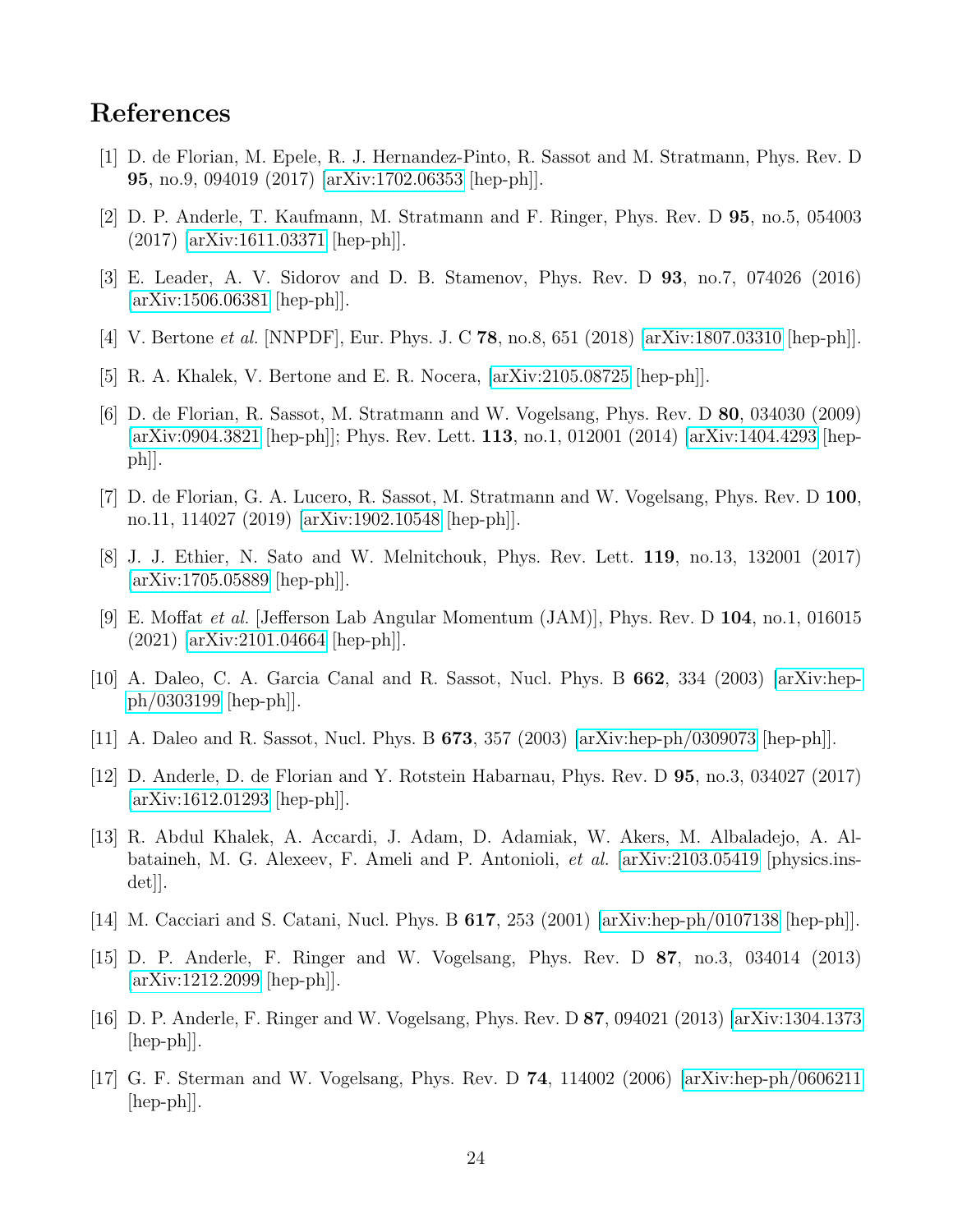- <span id="page-25-0"></span>[18] D. Westmark and J. F. Owens, Phys. Rev. D 95, no.5, 056024 (2017) [\[arXiv:1701.06716](http://arxiv.org/abs/1701.06716) [hep-ph]].
- <span id="page-25-1"></span>[19] P. Banerjee, G. Das, P. K. Dhani and V. Ravindran, Phys. Rev. D 98 (2018) no.5, 054018 [\[arXiv:1805.01186](http://arxiv.org/abs/1805.01186) [hep-ph]].
- <span id="page-25-2"></span>[20] S. Catani, L. Cieri, D. de Florian, G. Ferrera and M. Grazzini, Nucl. Phys. B 881 (2014), 414-443 [\[arXiv:1311.1654](http://arxiv.org/abs/1311.1654) [hep-ph]].
- <span id="page-25-13"></span>[21] S. Catani, L. Cieri, D. de Florian, G. Ferrera and M. Grazzini, Nucl. Phys. B 888, 75 (2014)  $\arXiv:1405.4827$  [hep-ph].
- <span id="page-25-11"></span>[22] T. Gehrmann, T. Huber and D. Maitre, Phys. Lett. B 622, 295 (2005) [\[arXiv:hep-ph/0507061](http://arxiv.org/abs/hep-ph/0507061) [hep-ph]].
- <span id="page-25-3"></span>[23] S. Moch, J. A. M. Vermaseren and A. Vogt, Phys. Lett. B 625, 245 (2005) [\[arXiv:hep](http://arxiv.org/abs/hep-ph/0508055)[ph/0508055](http://arxiv.org/abs/hep-ph/0508055) [hep-ph]].
- <span id="page-25-4"></span>[24] D. de Florian, M. Stratmann and W. Vogelsang, Phys. Rev. D 57, 5811 (1998) [\[hep](http://arxiv.org/abs/hep-ph/9711387)[ph/9711387\]](http://arxiv.org/abs/hep-ph/9711387).
- [25] G. Altarelli, R.K. Ellis, G. Martinelli, and S.Y. Pi, Nucl. Phys. B160, 301 (1979).
- [26] P. Nason and B. R. Webber, Nucl. Phys. B 421, 473 (1994) [Erratum-ibid. B 480, 755 (1996)].
- <span id="page-25-15"></span>[27] W. Furmanski and R. Petronzio, Z. Phys. C 11, 293 (1982).
- [28] D. Graudenz, Nucl. Phys. **B432**, 351 (1994).
- <span id="page-25-5"></span>[29] D. de Florian and Y. Rotstein Habarnau, Eur. Phys. J. C 73 (2013) no.3, 2356 [\[arXiv:1210.7203](http://arxiv.org/abs/1210.7203) [hep-ph]].
- <span id="page-25-6"></span>[30] M. Stratmann and W. Vogelsang, Phys. Rev. D 64, 114007 (2001) [\[arXiv:hep-ph/0107064](http://arxiv.org/abs/hep-ph/0107064)  $\vert \text{hep-ph} \vert$ .
- <span id="page-25-7"></span>[31] S. Catani, D. de Florian, M. Grazzini and P. Nason, JHEP 07, 028 (2003) [\[arXiv:hep](http://arxiv.org/abs/hep-ph/0306211)[ph/0306211](http://arxiv.org/abs/hep-ph/0306211) [hep-ph]].
- <span id="page-25-8"></span>[32] P. Hinderer, F. Ringer, G. Sterman and W. Vogelsang, Phys. Rev. D 99, no.5, 054019 (2019) [\[arXiv:1812.00915](http://arxiv.org/abs/1812.00915) [hep-ph]].
- <span id="page-25-9"></span>[33] S. Catani and L. Trentadue, Nucl. Phys. B 327, 323 (1989).
- <span id="page-25-10"></span>[34] E. Laenen, G. F. Sterman and W. Vogelsang, Phys. Rev. D 63, 114018 (2001) [\[arXiv:hep](http://arxiv.org/abs/hep-ph/0010080)[ph/0010080](http://arxiv.org/abs/hep-ph/0010080) [hep-ph]].
- <span id="page-25-12"></span>[35] T. Gehrmann, E. W. N. Glover, T. Huber, N. Ikizlerli and C. Studerus, JHEP 06, 094 (2010) [\[arXiv:1004.3653](http://arxiv.org/abs/1004.3653) [hep-ph]].
- <span id="page-25-14"></span>[36] M. Kramer, E. Laenen and M. Spira, Nucl. Phys. B 511, 523 (1998) [\[arXiv:hep-ph/9611272](http://arxiv.org/abs/hep-ph/9611272) [hep-ph]].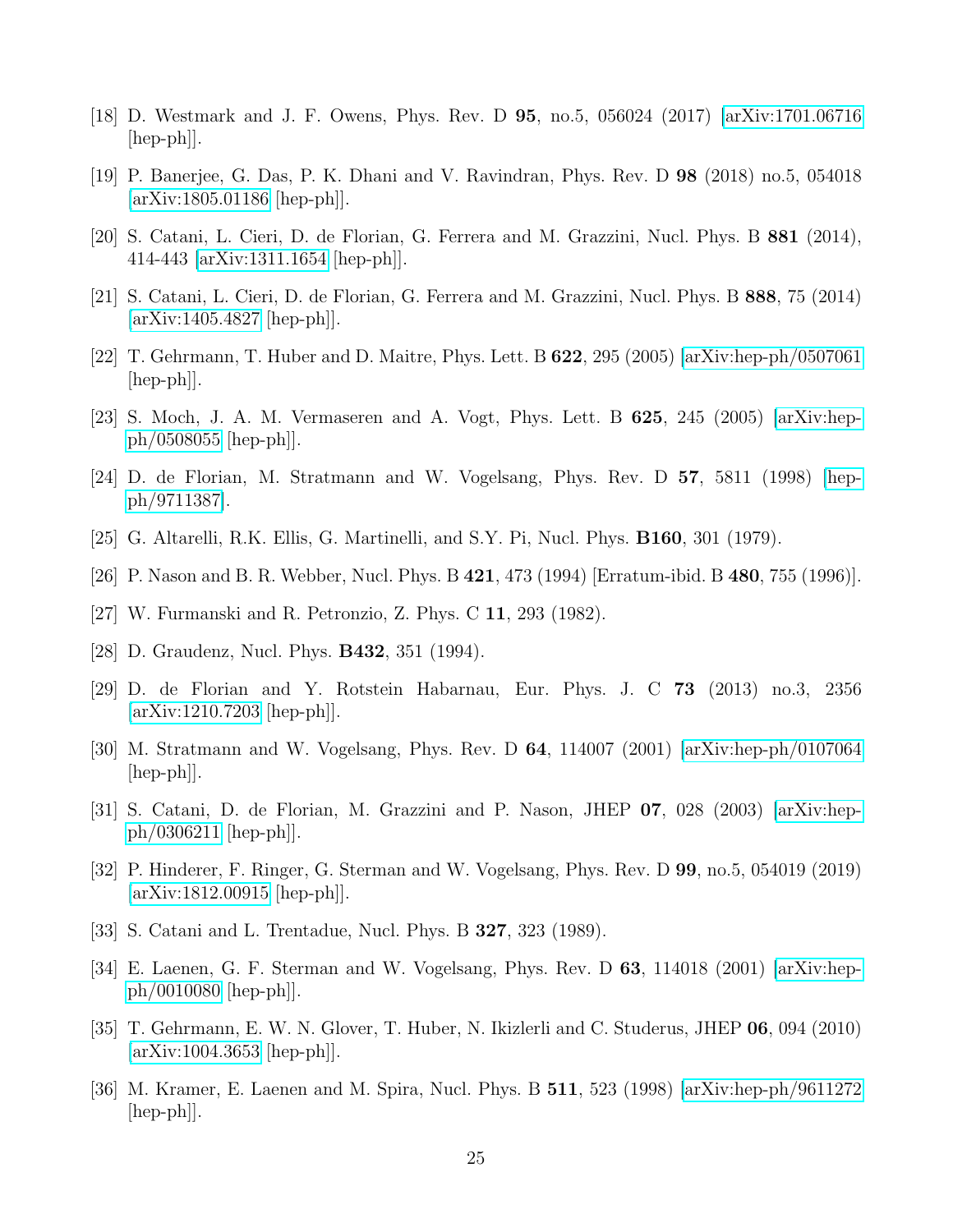- [37] R. Akhoury, M. G. Sotiropoulos and G. F. Sterman, [\[arXiv:hep-ph/9806388](http://arxiv.org/abs/hep-ph/9806388) [hep-ph]].
- <span id="page-26-2"></span>[38] A. Kulesza, G. F. Sterman and W. Vogelsang, Phys. Rev. D 66, 014011 (2002) [\[arXiv:hep](http://arxiv.org/abs/hep-ph/0202251)[ph/0202251](http://arxiv.org/abs/hep-ph/0202251) [hep-ph]]; Phys. Rev. D 69, 014012 (2004) [\[arXiv:hep-ph/0309264](http://arxiv.org/abs/hep-ph/0309264) [hep-ph]].
- <span id="page-26-0"></span>[39] H. Shimizu, G. F. Sterman, W. Vogelsang and H. Yokoya, Phys. Rev. D 71, 114007 (2005) [\[arXiv:hep-ph/0503270](http://arxiv.org/abs/hep-ph/0503270) [hep-ph]].
- <span id="page-26-1"></span>[40] E. Laenen, L. Magnea and G. Stavenga, Phys. Lett. B 669, 173 (2008) [\[arXiv:0807.4412](http://arxiv.org/abs/0807.4412) [hep-ph]].
- [41] G. Grunberg and V. Ravindran, JHEP 10, 055 (2009) [\[arXiv:0902.2702](http://arxiv.org/abs/0902.2702) [hep-ph]].
- [42] E. Laenen, L. Magnea, G. Stavenga and C. D. White, JHEP 01, 141 (2011) [\[arXiv:1010.1860](http://arxiv.org/abs/1010.1860)  $\vert \text{hep-ph} \vert$ .
- [43] D. Bonocore, E. Laenen, L. Magnea, L. Vernazza and C. D. White, Phys. Lett. B 742, 375 (2015) [\[arXiv:1410.6406](http://arxiv.org/abs/1410.6406) [hep-ph]].
- [44] D. Bonocore, E. Laenen, L. Magnea, S. Melville, L. Vernazza and C. D. White, JHEP 06, 008 (2015) [\[arXiv:1503.05156](http://arxiv.org/abs/1503.05156) [hep-ph]].
- <span id="page-26-5"></span>[45] S. Moch and A. Vogt, JHEP 04, 081 (2009) [\[arXiv:0902.2342](http://arxiv.org/abs/0902.2342) [hep-ph]].
- [46] A. Vogt, Phys. Lett. B **691**, 77 (2010) [\[arXiv:1005.1606](http://arxiv.org/abs/1005.1606) [hep-ph]].
- [47] A. A. Almasy, G. Soar and A. Vogt, JHEP 03, 030 (2011) [\[arXiv:1012.3352](http://arxiv.org/abs/1012.3352) [hep-ph]].
- <span id="page-26-4"></span>[48] N. A. Lo Presti, A. A. Almasy and A. Vogt, Phys. Lett. B 737, 120 (2014) [\[arXiv:1407.1553](http://arxiv.org/abs/1407.1553) [hep-ph]].
- [49] A. A. Almasy, N. A. Lo Presti and A. Vogt, JHEP 01, 028 (2016) [\[arXiv:1511.08612](http://arxiv.org/abs/1511.08612) [hep-ph]].
- [50] V. Del Duca, E. Laenen, L. Magnea, L. Vernazza and C. D. White, JHEP 11, 057 (2017) [\[arXiv:1706.04018](http://arxiv.org/abs/1706.04018) [hep-ph]].
- [51] I. Moult, I. W. Stewart, G. Vita and H. X. Zhu, JHEP 08 (2018), 013 [\[arXiv:1804.04665](http://arxiv.org/abs/1804.04665) [hep-ph]].
- [52] M. A. Ebert, I. Moult, I. W. Stewart, F. J. Tackmann, G. Vita and H. X. Zhu, JHEP 04 (2019), 123 [\[arXiv:1812.08189](http://arxiv.org/abs/1812.08189) [hep-ph]].
- [53] N. Bahjat-Abbas, D. Bonocore, J. Sinninghe Damsté, E. Laenen, L. Magnea, L. Vernazza and C. D. White, JHEP 11, 002 (2019) [\[arXiv:1905.13710](http://arxiv.org/abs/1905.13710) [hep-ph]].
- <span id="page-26-3"></span>[54] M. van Beekveld, W. Beenakker, R. Basu, E. Laenen, A. Misra and P. Motylinski, Phys. Rev. D 100, no.5, 056009 (2019) [\[arXiv:1905.11771](http://arxiv.org/abs/1905.11771) [hep-ph]].
- [55] M. van Beekveld, W. Beenakker, E. Laenen and C. D. White, JHEP 03, 106 (2020) [\[arXiv:1905.08741](http://arxiv.org/abs/1905.08741) [hep-ph]].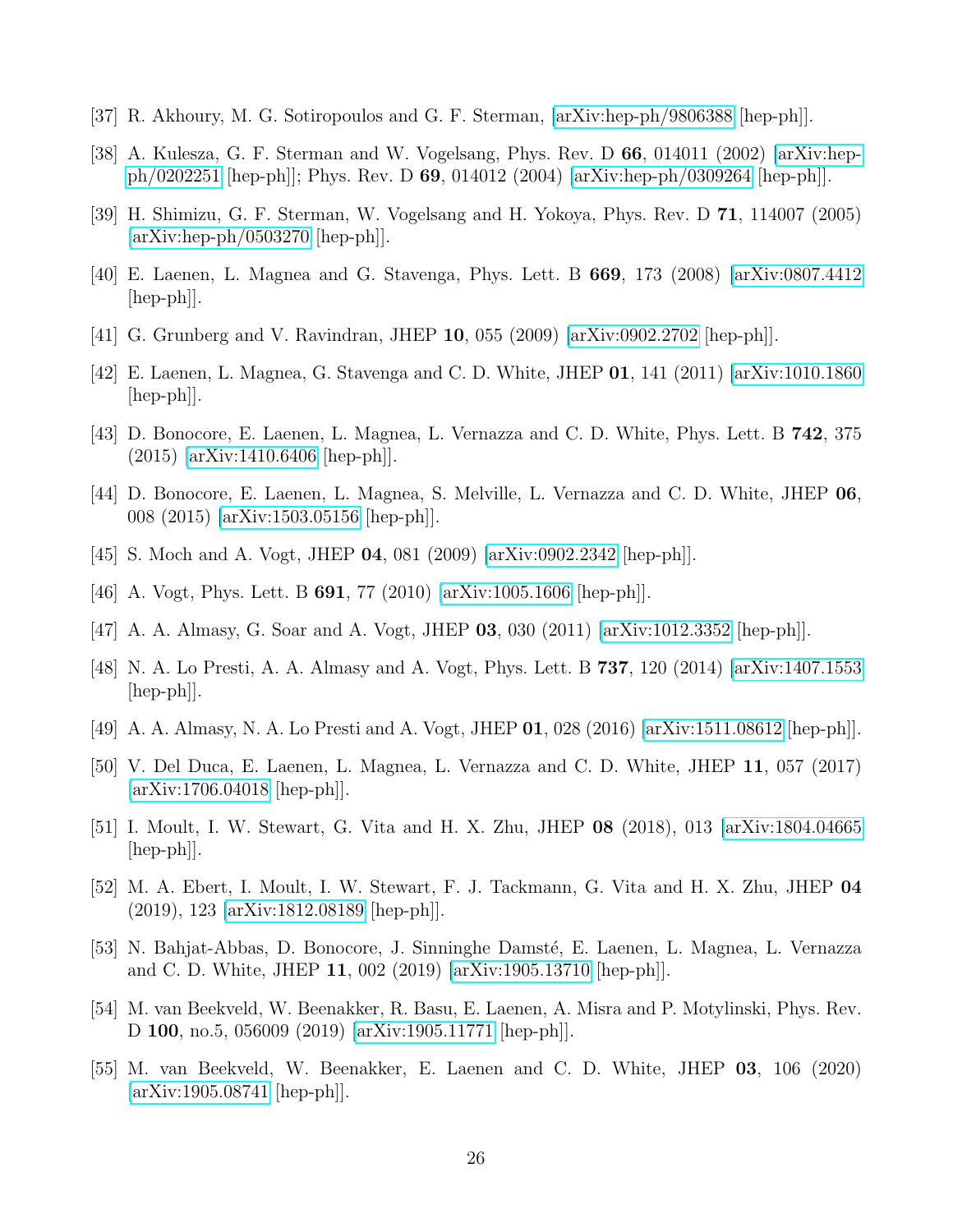- [56] A. H. Ajjath, P. Mukherjee and V. Ravindran, [\[arXiv:2006.06726](http://arxiv.org/abs/2006.06726) [hep-ph]].
- [57] A. H. Ajjath, P. Mukherjee, V. Ravindran, A. Sankar and S. Tiwari, JHEP 04, 131 (2021) [\[arXiv:2007.12214](http://arxiv.org/abs/2007.12214) [hep-ph]].
- <span id="page-27-1"></span>[58] A. H. Ajjath, P. Mukherjee, V. Ravindran, A. Sankar and S. Tiwari, Phys. Rev. D 103, L111502 (2021) [\[arXiv:2010.00079](http://arxiv.org/abs/2010.00079) [hep-ph]].
- [59] A. H. Ajjath, P. Mukherjee, V. Ravindran, A. Sankar and S. Tiwari, [\[arXiv:2107.09717](http://arxiv.org/abs/2107.09717) [hep $ph$ .
- [60] M. Beneke, A. Broggio, S. Jaskiewicz and L. Vernazza, JHEP 07, 078 (2020) [\[arXiv:1912.01585](http://arxiv.org/abs/1912.01585) [hep-ph]].
- [61] A. Broggio, S. Jaskiewicz and L. Vernazza, [\[arXiv:2107.07353](http://arxiv.org/abs/2107.07353) [hep-ph]].
- [62] Z. L. Liu, B. Mecaj, M. Neubert and X. Wang, Phys. Rev. D 104 (2021) no.1, 014004 [\[arXiv:2009.04456](http://arxiv.org/abs/2009.04456) [hep-ph]].
- <span id="page-27-0"></span>[63] G. Lustermans, J. K. L. Michel and F. J. Tackmann, [\[arXiv:1908.00985](http://arxiv.org/abs/1908.00985) [hep-ph]].
- <span id="page-27-2"></span>[64] E. G. Floratos, C. Kounnas and R. Lacaze, Nucl. Phys. B 192, 417 (1981).
- <span id="page-27-3"></span> $[65]$  R. Mertig and W. L. van Neerven, Z. Phys. C 70, 637 (1996)  $\arXiv:hep-ph/9506451$  [hep-ph].
- [66] W. Vogelsang, Phys. Rev. D 54, 2023 (1996) [\[arXiv:hep-ph/9512218](http://arxiv.org/abs/hep-ph/9512218) [hep-ph]].
- <span id="page-27-4"></span>[67] W. Vogelsang, Nucl. Phys. B 475, 47 (1996) [\[arXiv:hep-ph/9603366](http://arxiv.org/abs/hep-ph/9603366) [hep-ph]].
- <span id="page-27-5"></span>[68] S. Moch, J. A. M. Vermaseren and A. Vogt, Nucl. Phys. B 889, 351 (2014) [\[arXiv:1409.5131](http://arxiv.org/abs/1409.5131) [hep-ph]].
- <span id="page-27-6"></span>[69] R. Hamberg, W. L. van Neerven and T. Matsuura, Nucl. Phys. B 359, 343 (1991) [erratum: Nucl. Phys. B 644, 403 (2002)].
- [70] V. Ravindran, J. Smith and W. L. van Neerven, Nucl. Phys. B 767 (2007), 100 [\[arXiv:hep](http://arxiv.org/abs/hep-ph/0608308)[ph/0608308](http://arxiv.org/abs/hep-ph/0608308) [hep-ph]].
- [71] C. Anastasiou, L. J. Dixon, K. Melnikov and F. Petriello, Phys. Rev. Lett. 91 (2003), 182002 [\[arXiv:hep-ph/0306192](http://arxiv.org/abs/hep-ph/0306192) [hep-ph]].
- [72] S. Catani, L. Cieri, G. Ferrera, D. de Florian and M. Grazzini, Phys. Rev. Lett. 103 (2009), 082001 [\[arXiv:0903.2120](http://arxiv.org/abs/0903.2120) [hep-ph]].
- [73] R. Gavin, Y. Li, F. Petriello and S. Quackenbush, Comput. Phys. Commun. 182 (2011), 2388 [\[arXiv:1011.3540](http://arxiv.org/abs/1011.3540) [hep-ph]].
- <span id="page-27-7"></span>[74] X. Chen, T. Gehrmann, N. Glover, A. Huss, T. Z. Yang and H. X. Zhu, [\[arXiv:2107.09085](http://arxiv.org/abs/2107.09085) [hep-ph]].
- <span id="page-27-8"></span>[75] M. Abele, D. de Florian, W. Vogelsang, work in preparation.